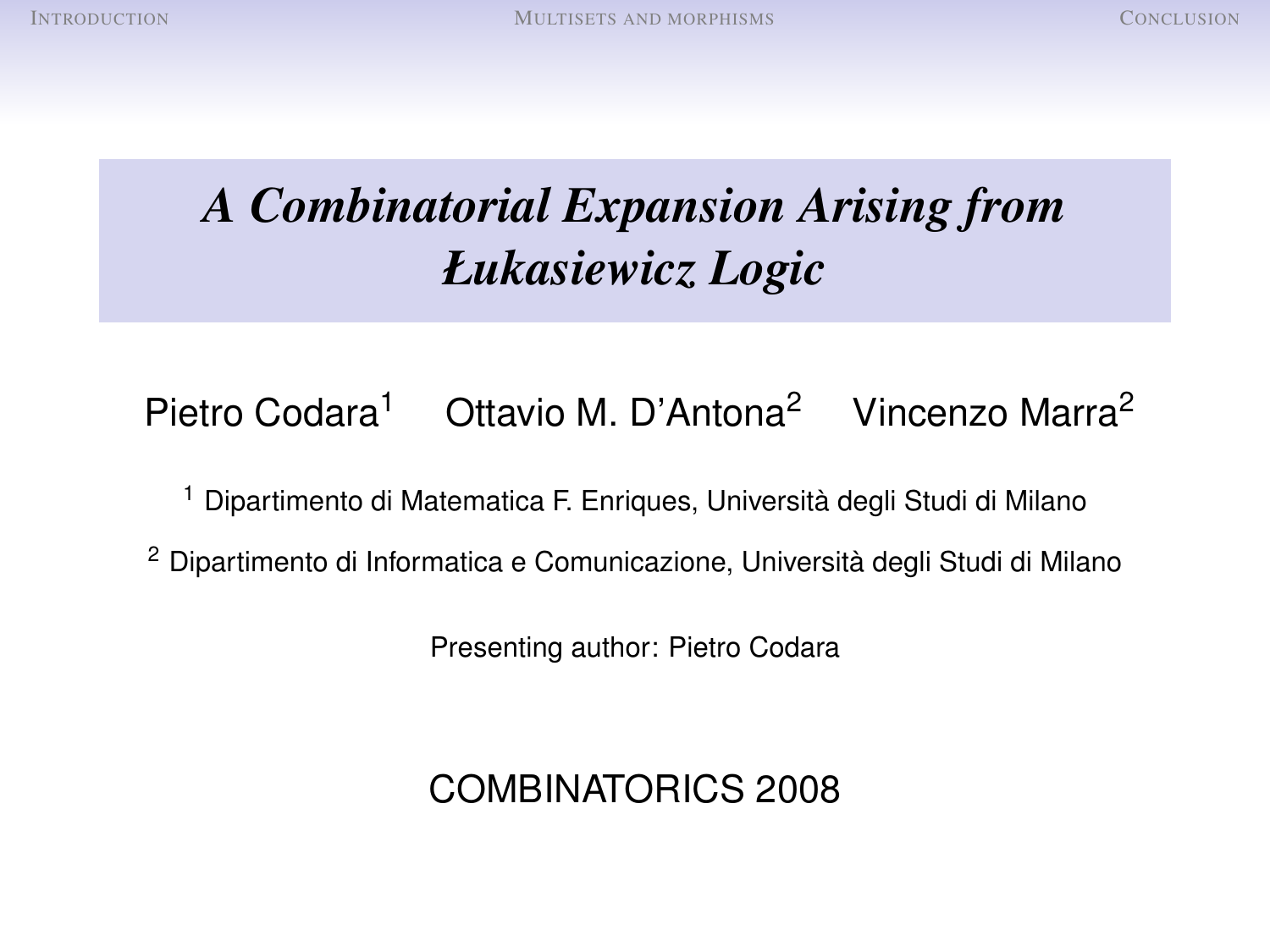<span id="page-1-0"></span>• FRAMEWORK: combinatorial studies of objects which are the duals (in the categorical sense) of algebraic counterparts of many-valued logics.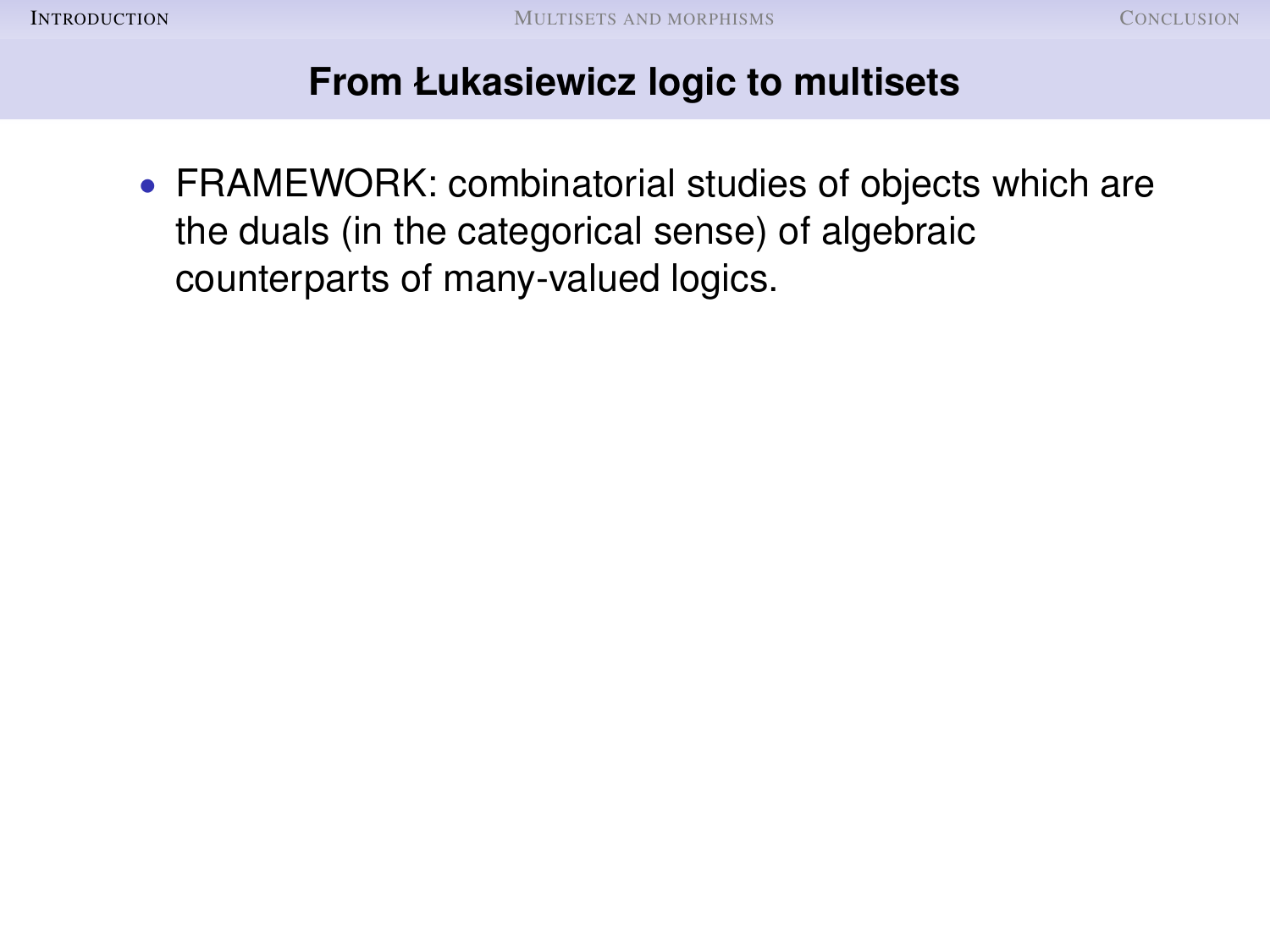- FRAMEWORK: combinatorial studies of objects which are the duals (in the categorical sense) of algebraic counterparts of many-valued logics.
- LOGIC: Łukasiewicz logic, a many-valued generalization of Boolean logic.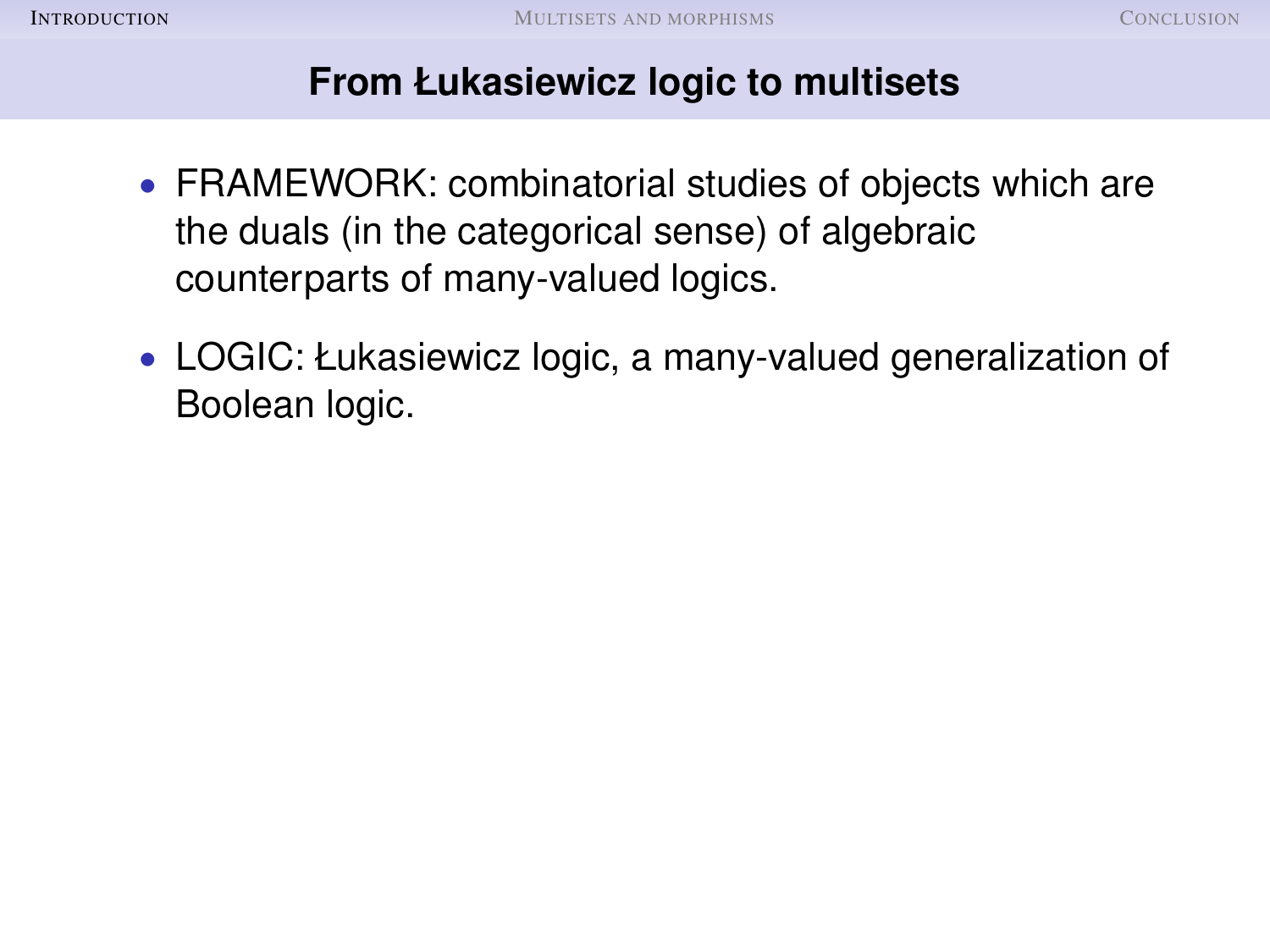- FRAMEWORK: combinatorial studies of objects which are the duals (in the categorical sense) of algebraic counterparts of many-valued logics.
- LOGIC: Łukasiewicz logic, a many-valued generalization of Boolean logic.
- CATEGORY: the category of finite MV-algebras (the algebraic counterpart of Łukasiewicz logic).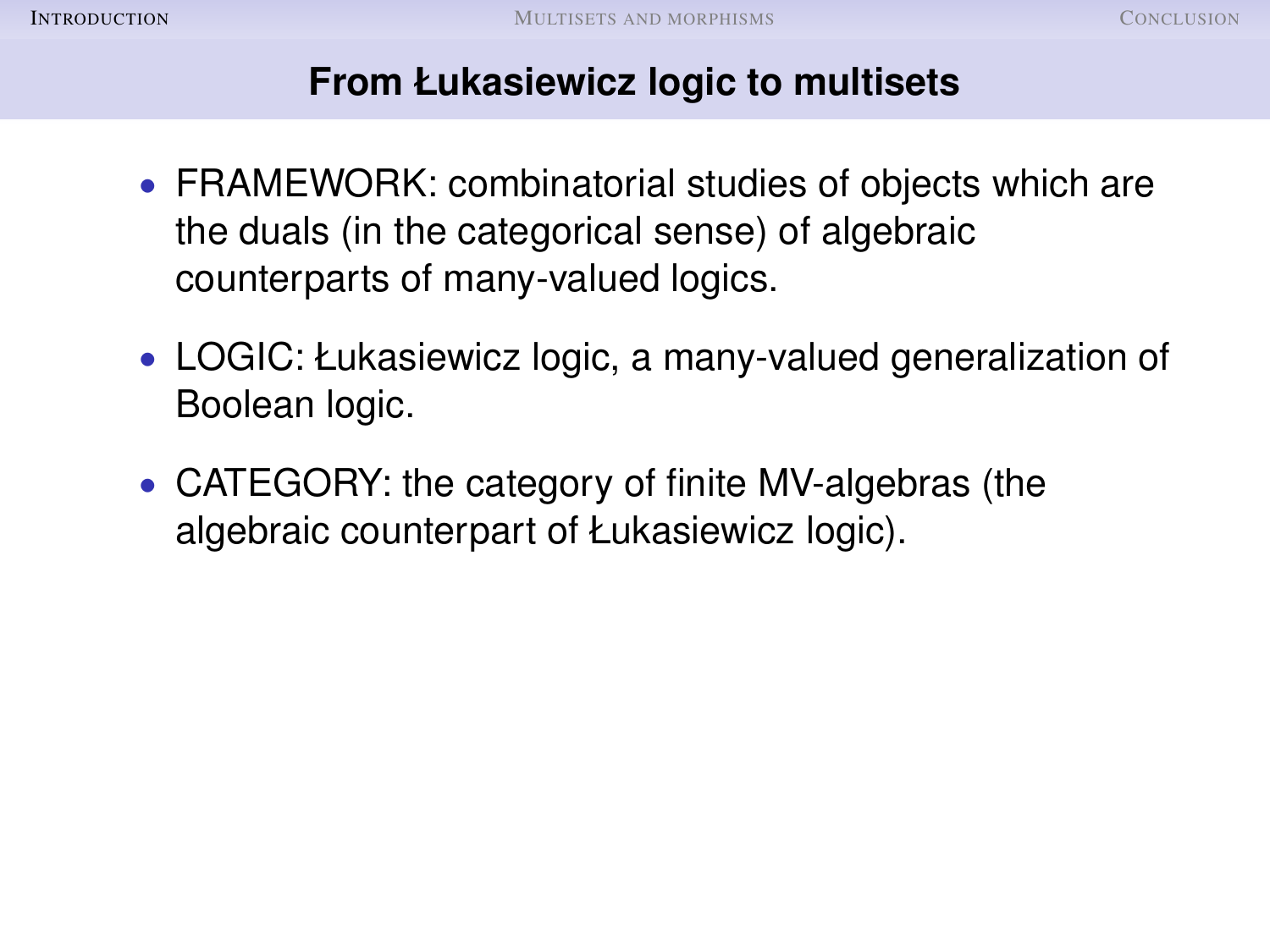- FRAMEWORK: combinatorial studies of objects which are the duals (in the categorical sense) of algebraic counterparts of many-valued logics.
- LOGIC: Łukasiewicz logic, a many-valued generalization of Boolean logic.
- CATEGORY: the category of finite MV-algebras (the algebraic counterpart of Łukasiewicz logic).
- DUAL CATEGORY: multisets with particular morphisms.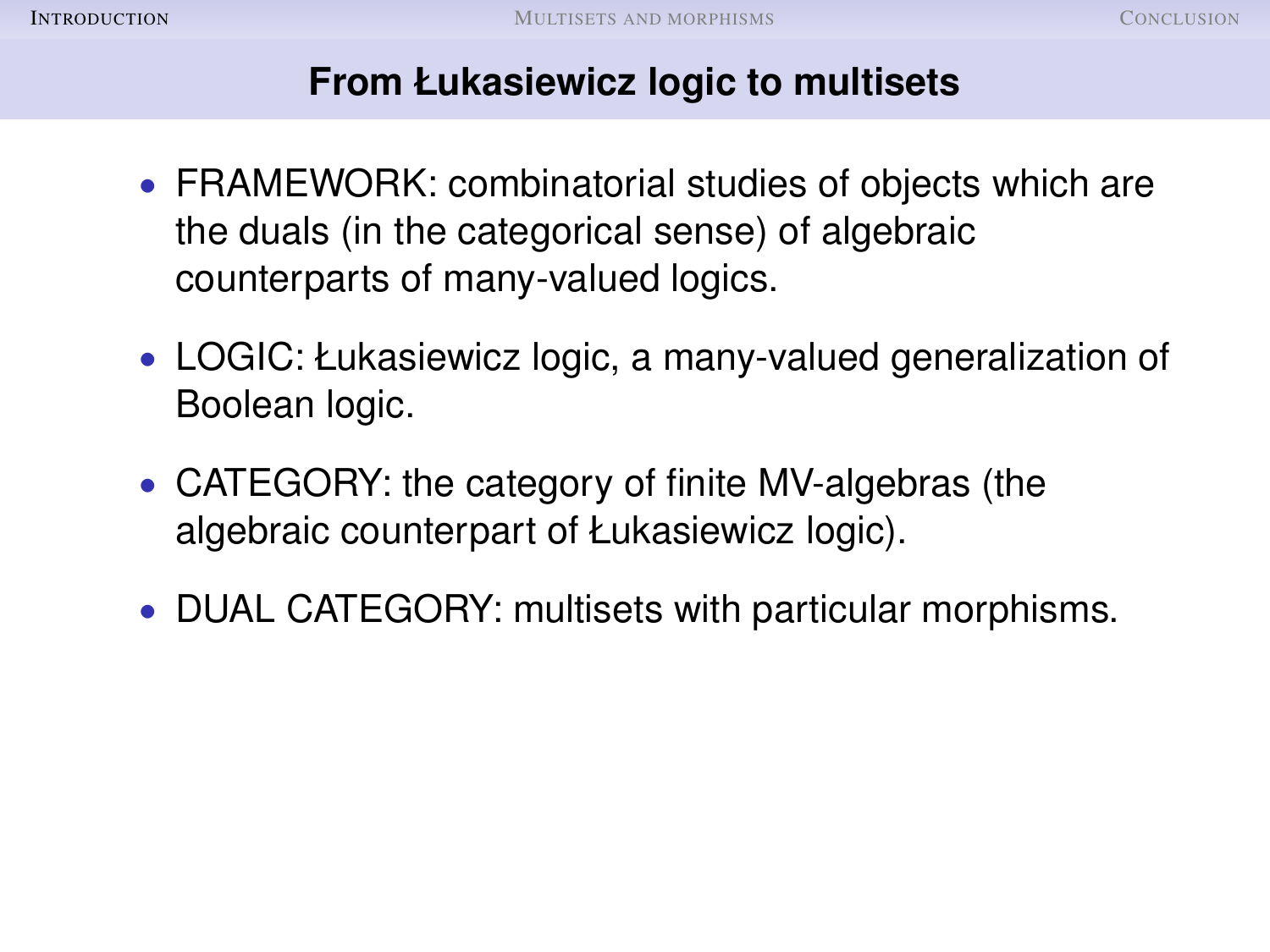- FRAMEWORK: combinatorial studies of objects which are the duals (in the categorical sense) of algebraic counterparts of many-valued logics.
- LOGIC: Łukasiewicz logic, a many-valued generalization of Boolean logic.
- CATEGORY: the category of finite MV-algebras (the algebraic counterpart of Łukasiewicz logic).
- DUAL CATEGORY: multisets with particular morphisms.
- AIM OF THIS TALK: to present a generalization of

$$
x^n = \sum_{k=0}^n \binom{n}{k} (x)_k
$$

to our multisets.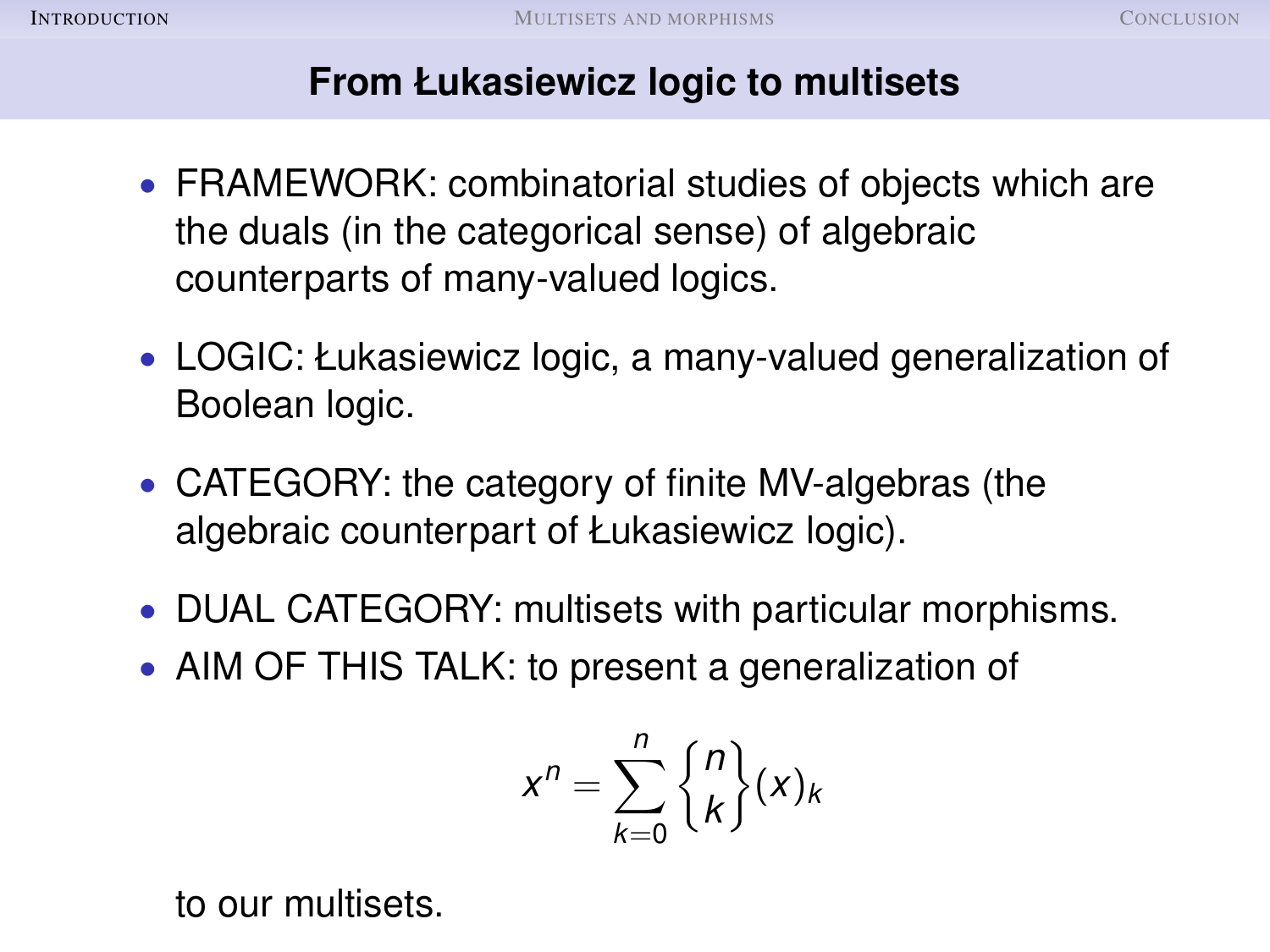<span id="page-6-0"></span>• OBJECTS: Multisets, *i.e.* functions  $\alpha : A \rightarrow \mathbb{N}$ , with A a finite set (the underlying set of  $\alpha$ ).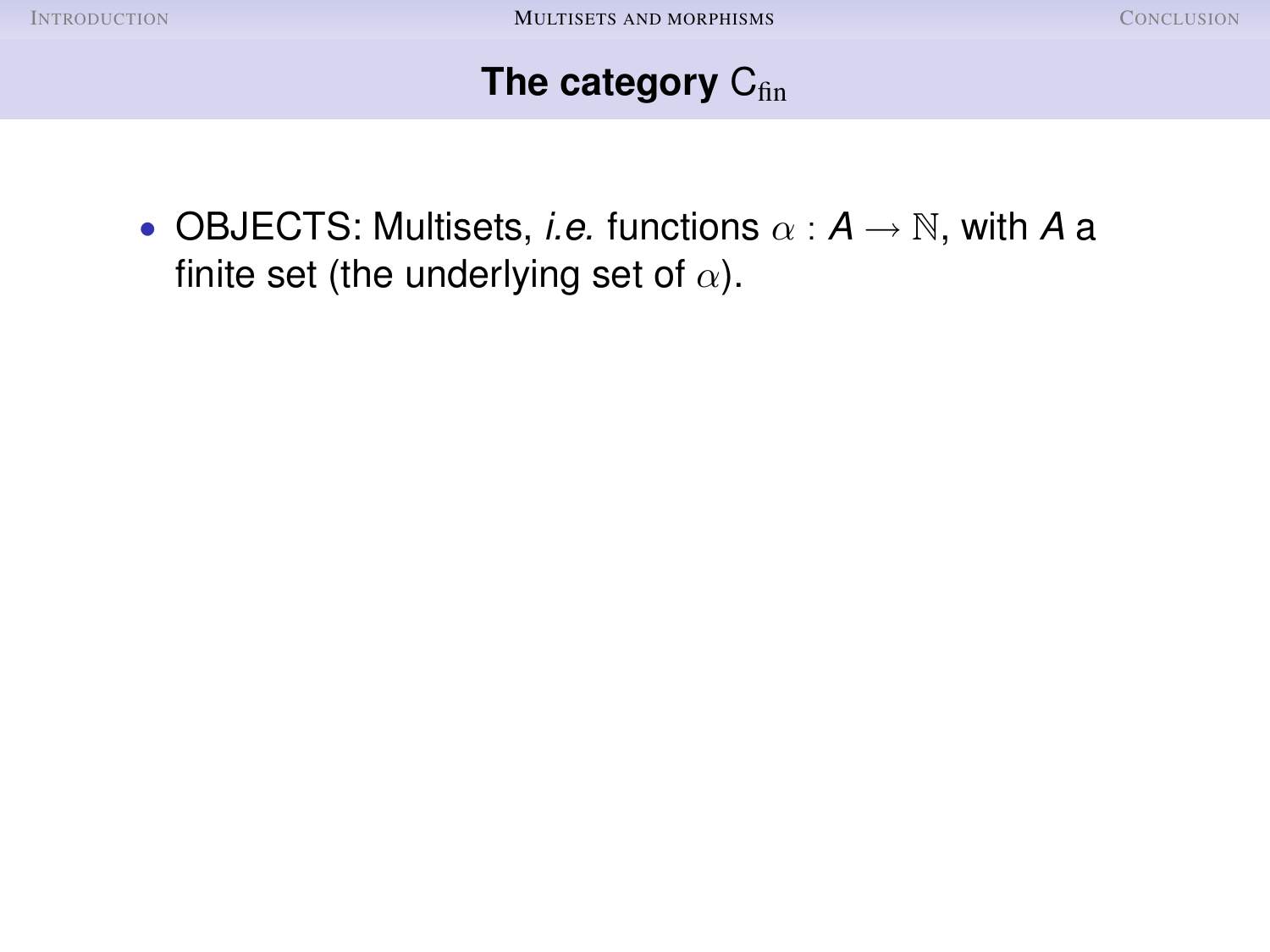• OBJECTS: Multisets, *i.e.* functions  $\alpha : A \rightarrow \mathbb{N}$ , with A a finite set (the underlying set of  $\alpha$ ). An example of multiset is  $\alpha = \{a_1^2, a_2^1, a_3^4\}.$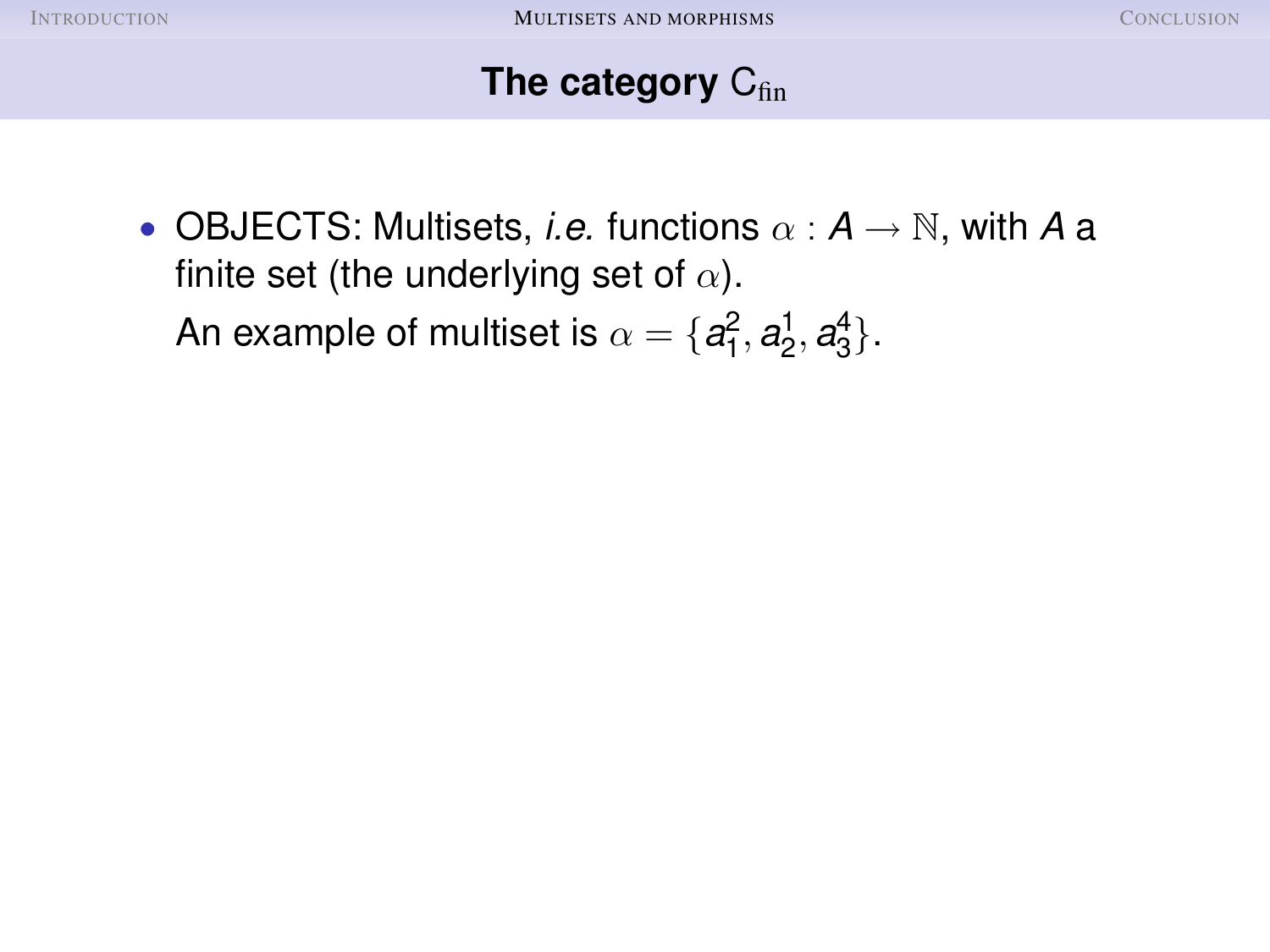• OBJECTS: Multisets, *i.e.* functions  $\alpha : A \rightarrow \mathbb{N}$ , with A a finite set (the underlying set of  $\alpha$ ).

An example of multiset is  $\alpha = \{a_1^2, a_2^1, a_3^4\}.$ 

We associate to each multiset a partition of an integer determined by the multiplicities of the elements of the multiset. For instance, we associate to  $\alpha$  the partition  $\nu = \langle 1, 2, 4 \rangle$  and we say that  $\alpha$  is a  $\nu$ -set.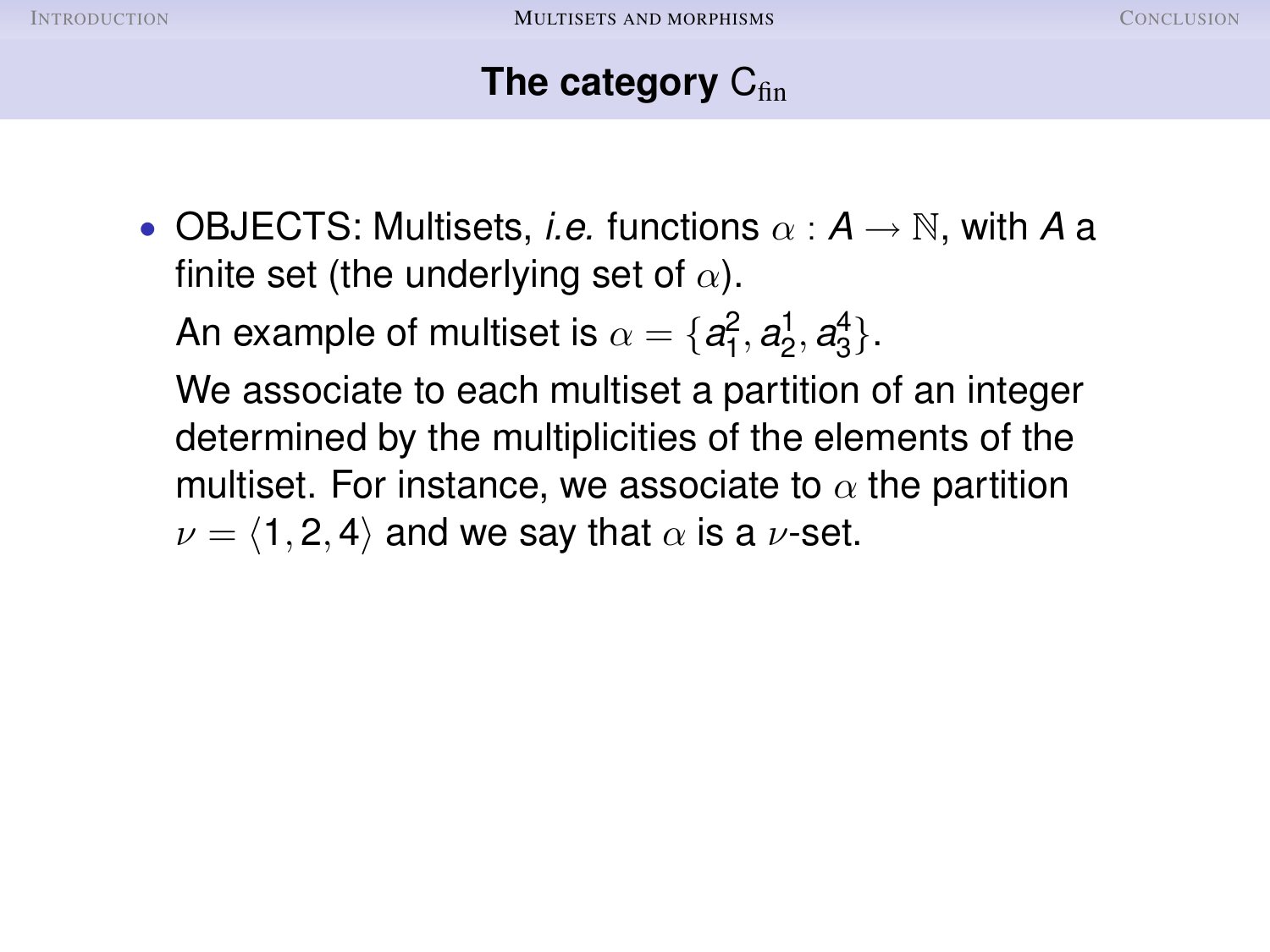• OBJECTS: Multisets, *i.e.* functions  $\alpha : A \rightarrow \mathbb{N}$ , with A a finite set (the underlying set of  $\alpha$ ).

An example of multiset is  $\alpha = \{a_1^2, a_2^1, a_3^4\}.$ 

We associate to each multiset a partition of an integer determined by the multiplicities of the elements of the multiset. For instance, we associate to  $\alpha$  the partition  $\nu = \langle 1, 2, 4 \rangle$  and we say that  $\alpha$  is a  $\nu$ -set.

• MORPHISMS: A morphism  $f: \alpha \to \gamma$ , with  $\alpha: A \to \mathbb{N}$  and  $\gamma$  :  $C \rightarrow \mathbb{N}$ , is a function  $f : A \rightarrow C$  such that, for all  $a \in A$ ,

 $\gamma \circ f(a) \mid \alpha(a)$ ,

where *s* | *t* stands for "*s* divides *t*".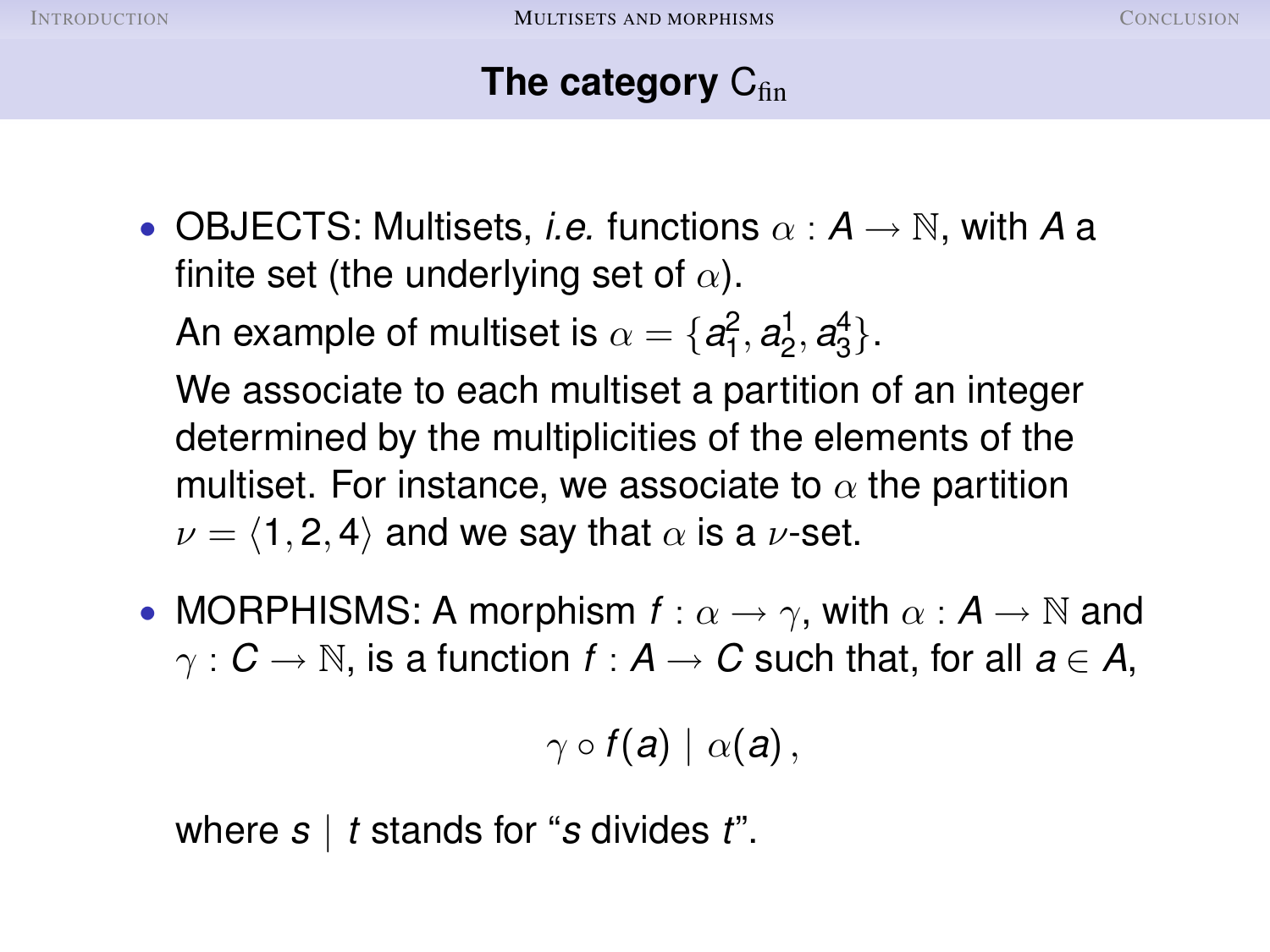Let  $\alpha : A \to \mathbb{N}, \gamma : C \to \mathbb{N}$  be multisets. Let  $f: \alpha \to \gamma$  be a morphism of multisets.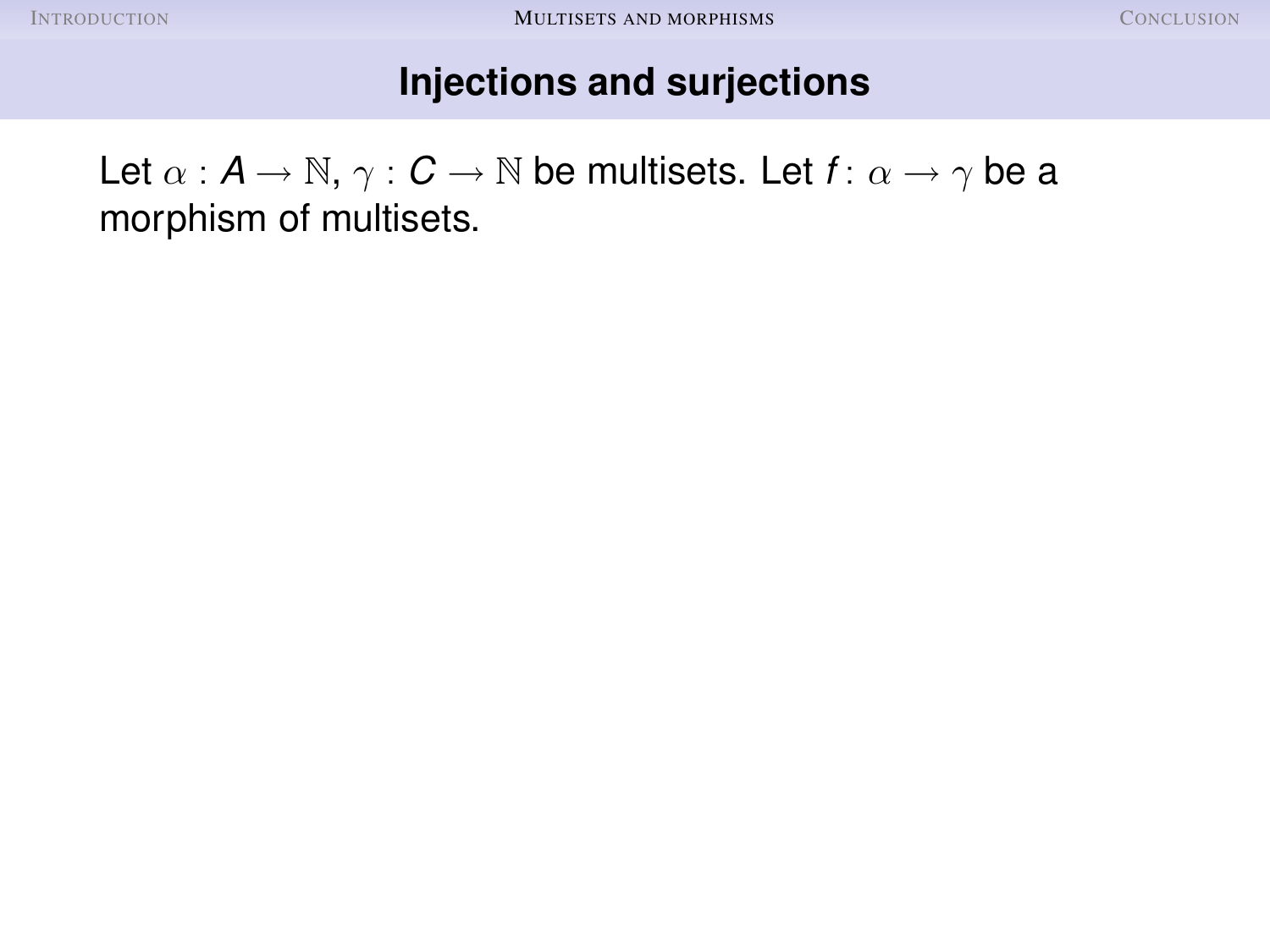Let  $\alpha : A \to \mathbb{N}, \gamma : C \to \mathbb{N}$  be multisets. Let  $f: \alpha \to \gamma$  be a morphism of multisets.

*1.* We call *f* weakly injective iff  $f: A \rightarrow C$  is injective.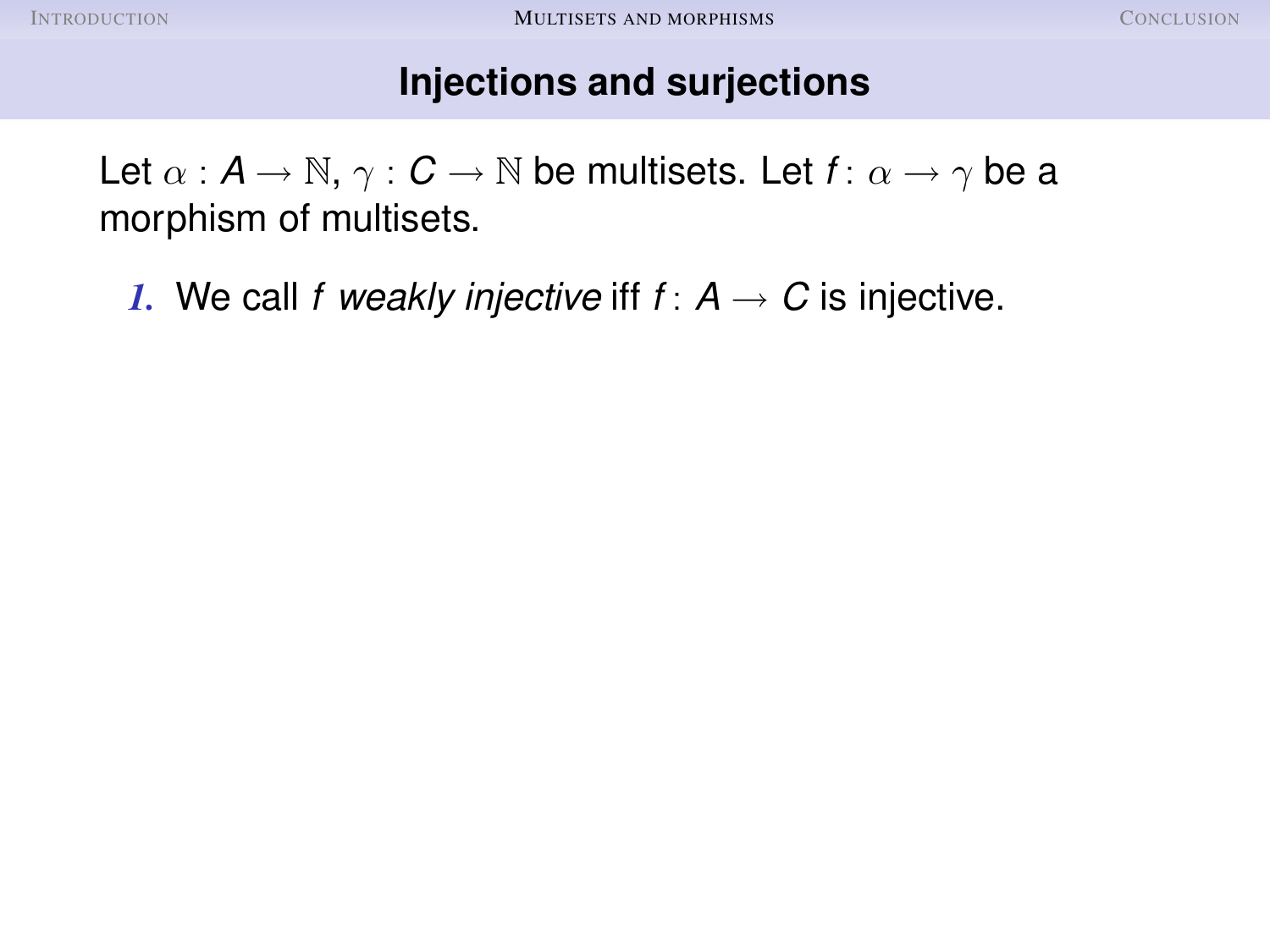Let  $\alpha$  :  $A \rightarrow \mathbb{N}, \gamma : C \rightarrow \mathbb{N}$  be multisets. Let  $f: \alpha \rightarrow \gamma$  be a morphism of multisets.

- *1.* We call *f* weakly injective iff  $f: A \rightarrow C$  is injective.
- 2. We call *f* weakly surjective iff  $f: A \rightarrow C$  is surjective.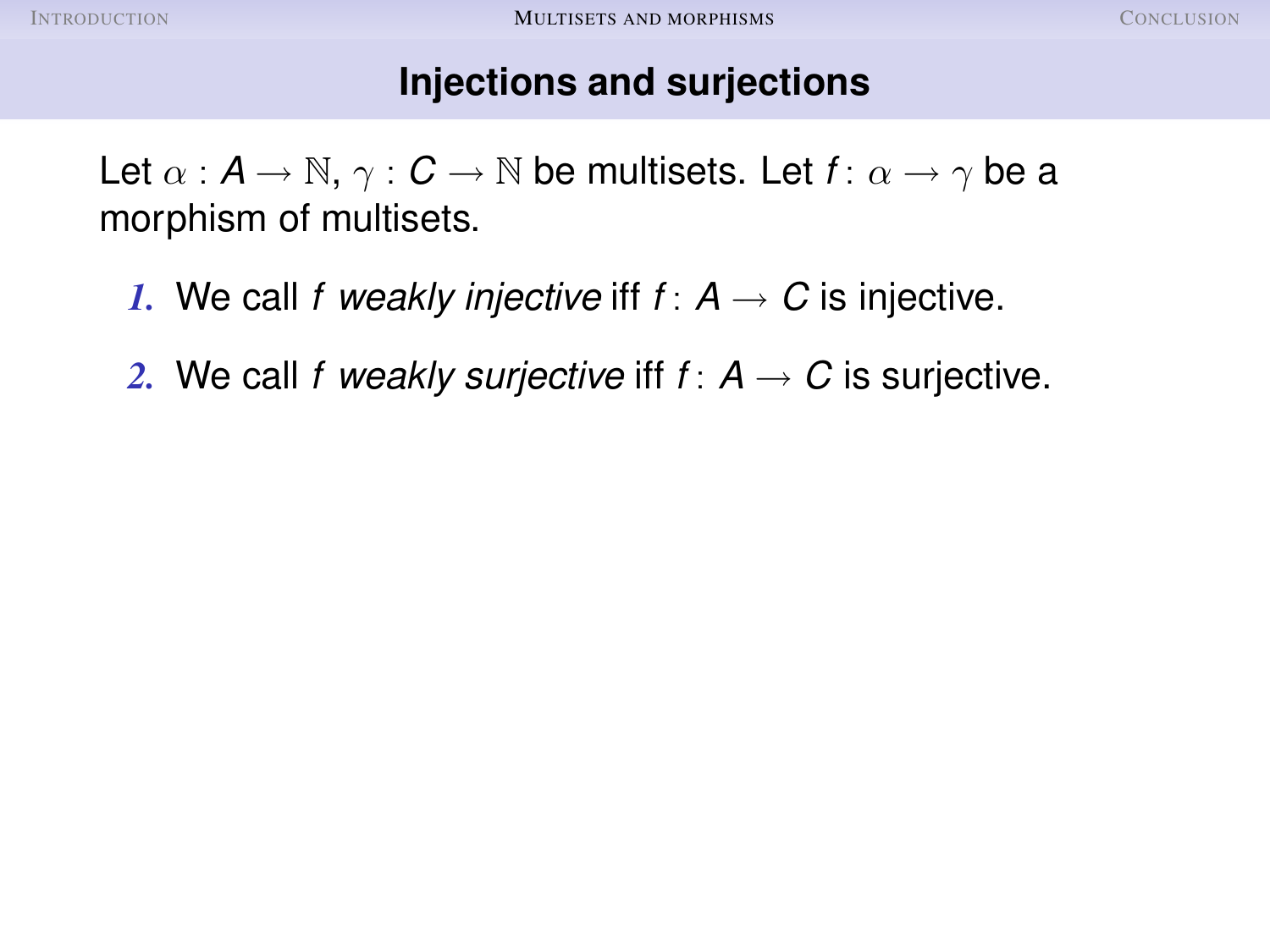Let  $\alpha$  :  $A \rightarrow \mathbb{N}, \gamma : C \rightarrow \mathbb{N}$  be multisets. Let  $f: \alpha \rightarrow \gamma$  be a morphism of multisets.

- *1.* We call *f* weakly injective iff  $f: A \rightarrow C$  is injective.
- 2. We call *f* weakly surjective iff  $f: A \rightarrow C$  is surjective.
- *3.* We call *f strongly injective* iff  $f: A \rightarrow C$  is injective, and

$$
\gamma\circ f=\alpha\,.
$$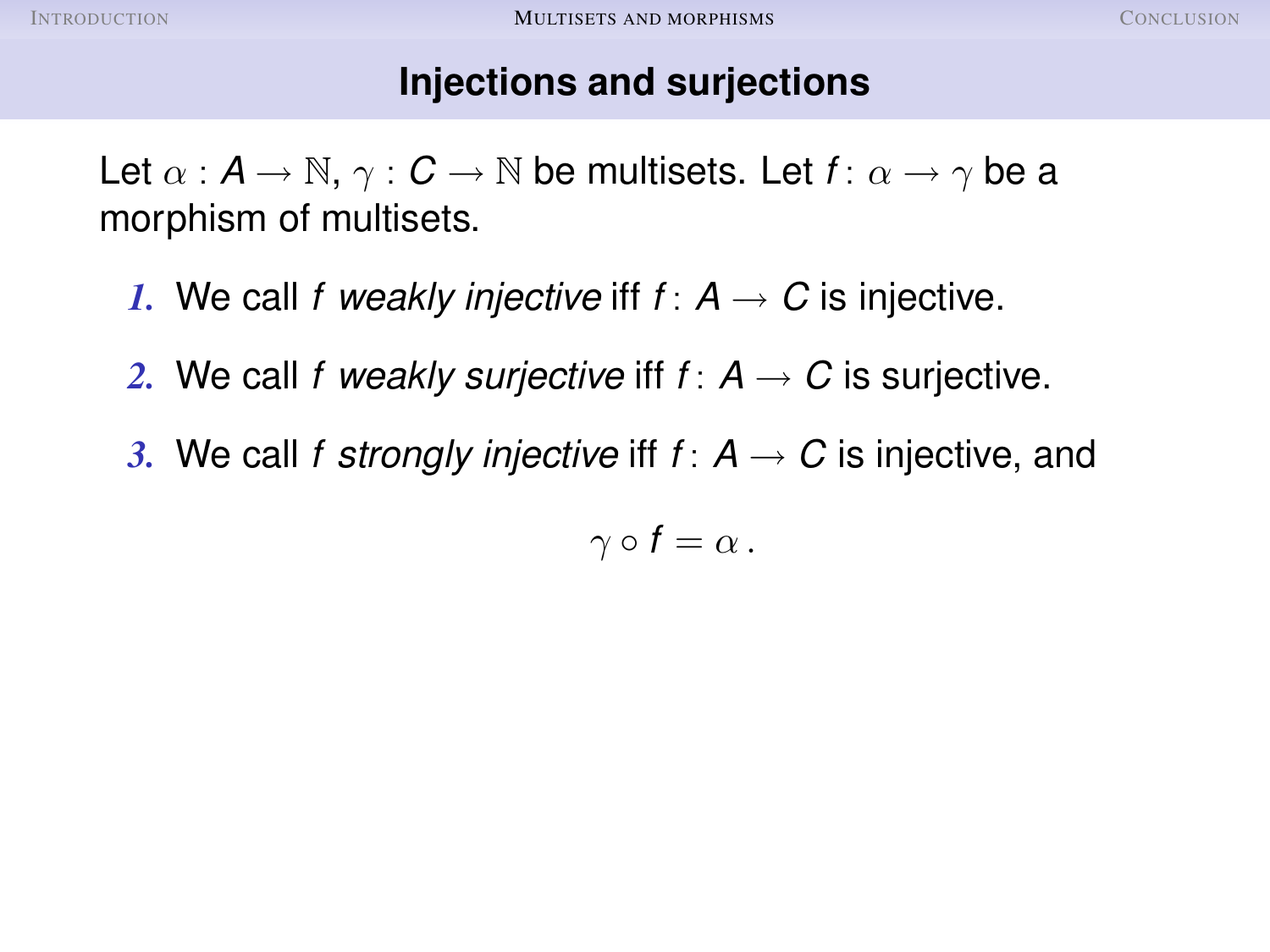Let  $\alpha : A \to \mathbb{N}, \gamma : C \to \mathbb{N}$  be multisets. Let  $f: \alpha \to \gamma$  be a morphism of multisets.

- *1.* We call *f* weakly injective iff  $f: A \rightarrow C$  is injective.
- 2. We call f weakly surjective iff  $f: A \rightarrow C$  is surjective.
- *3.* We call *f strongly injective* iff  $f: A \rightarrow C$  is injective, and

$$
\gamma\circ f=\alpha\,.
$$

*4.* We call *f strongly surjective* iff  $f: A \rightarrow C$  is surjective, and for all  $c \in C$ 

$$
\gamma(c) = \gcd\left\{\alpha(a) \mid f(a) = c\right\}.
$$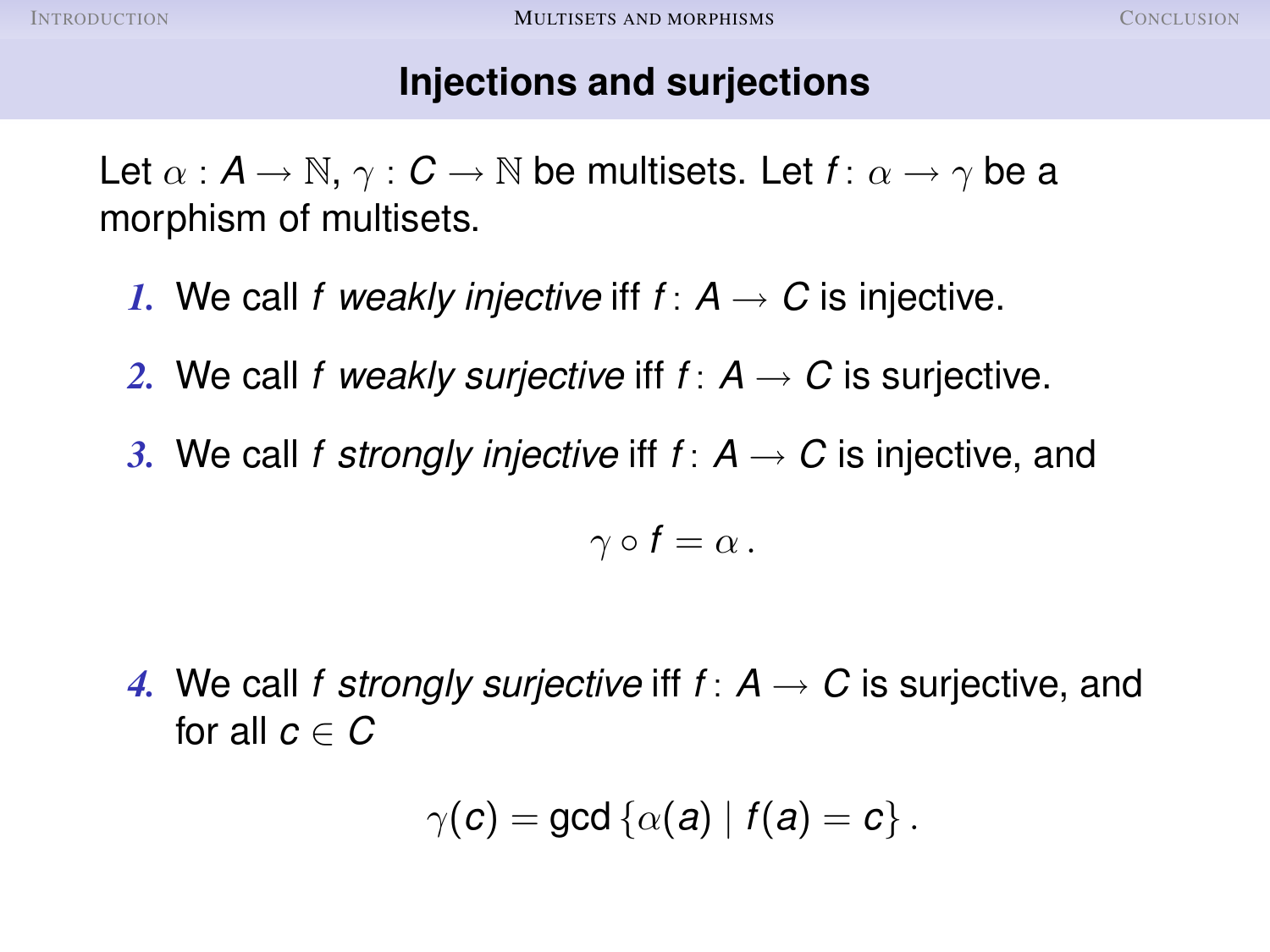### **Injections, an example**



Weak injections.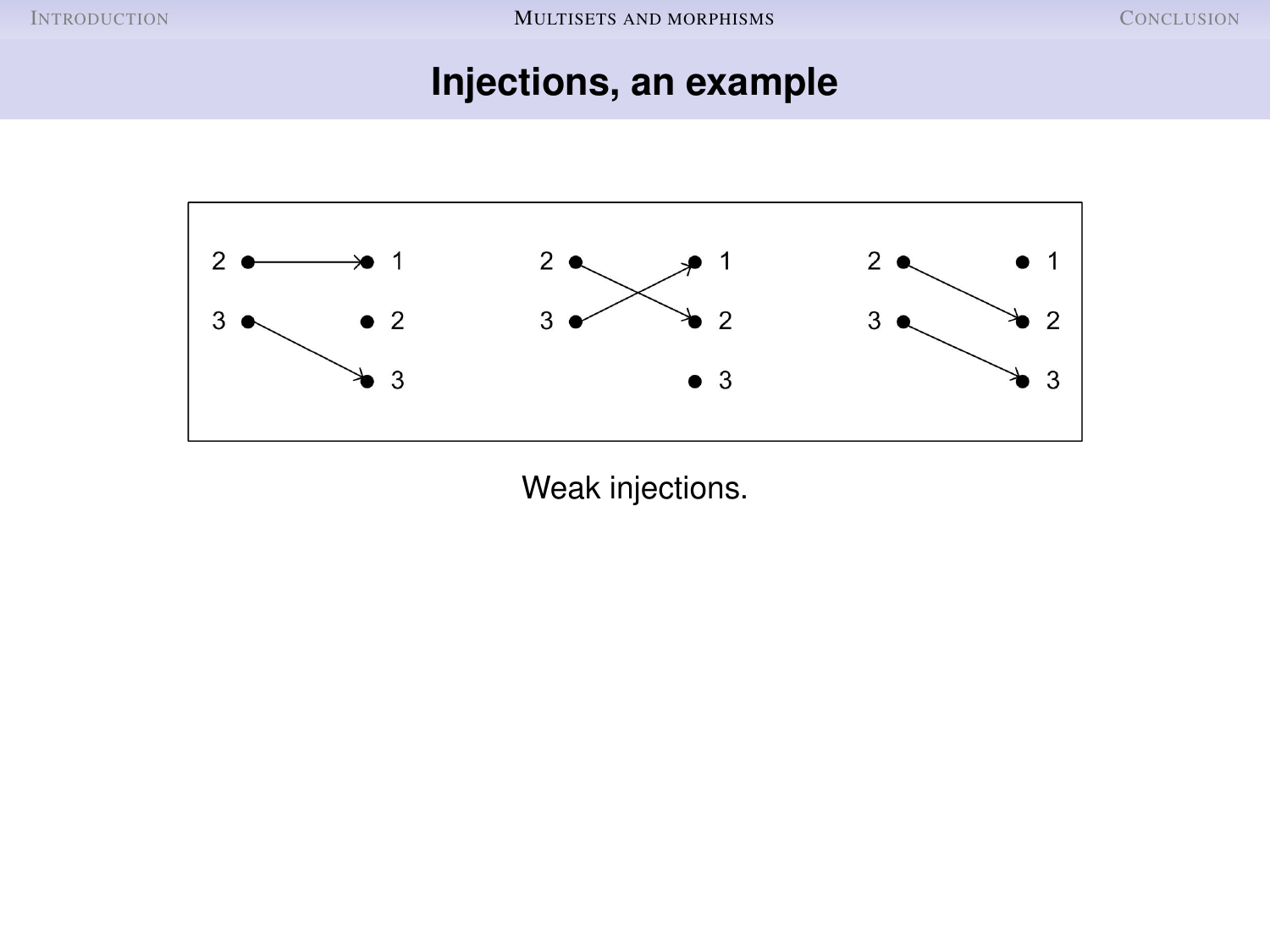#### **Injections, an example**



Weak injections.



Strong injections.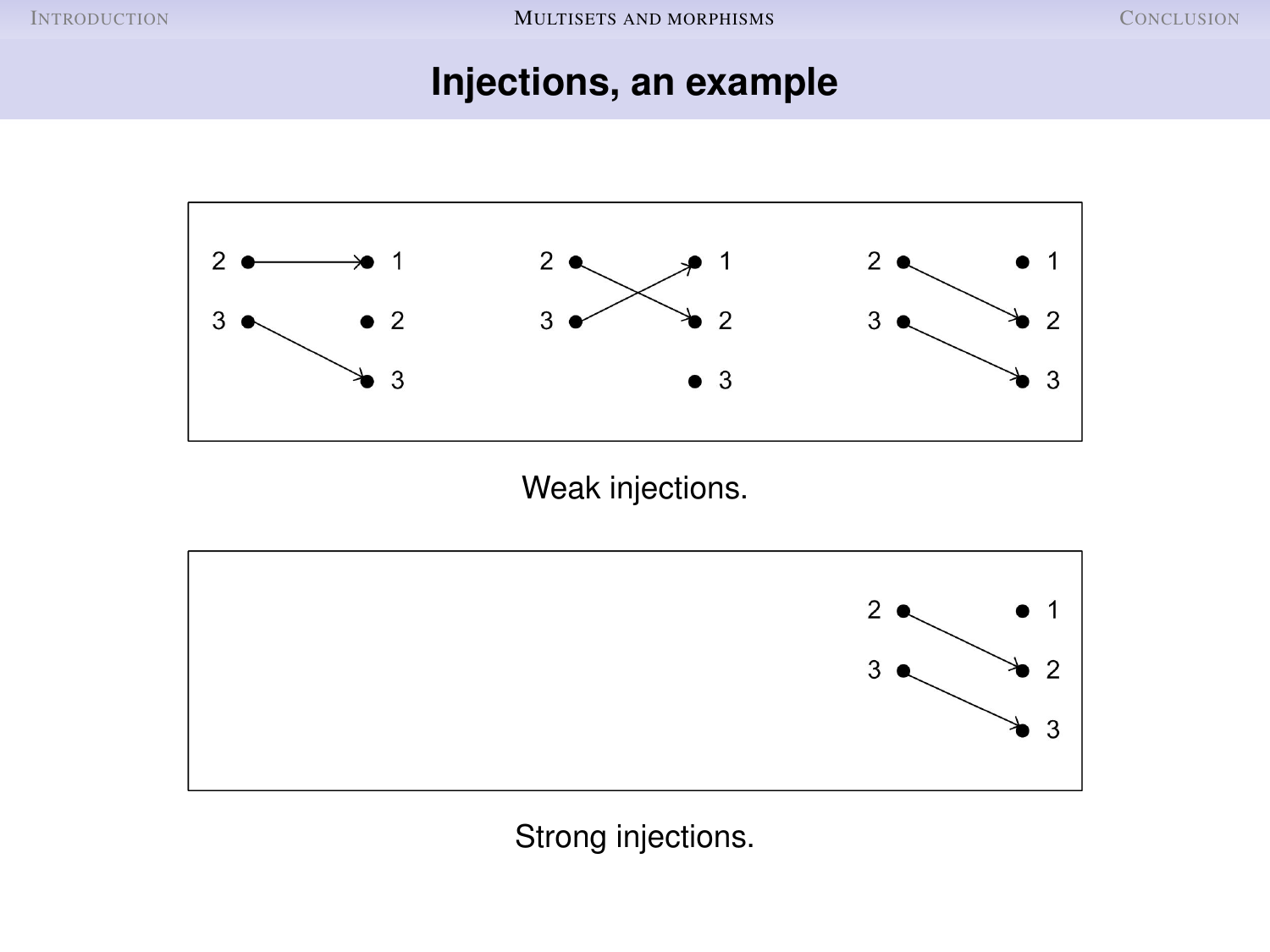### **Surjections, an example**



Weak surjections.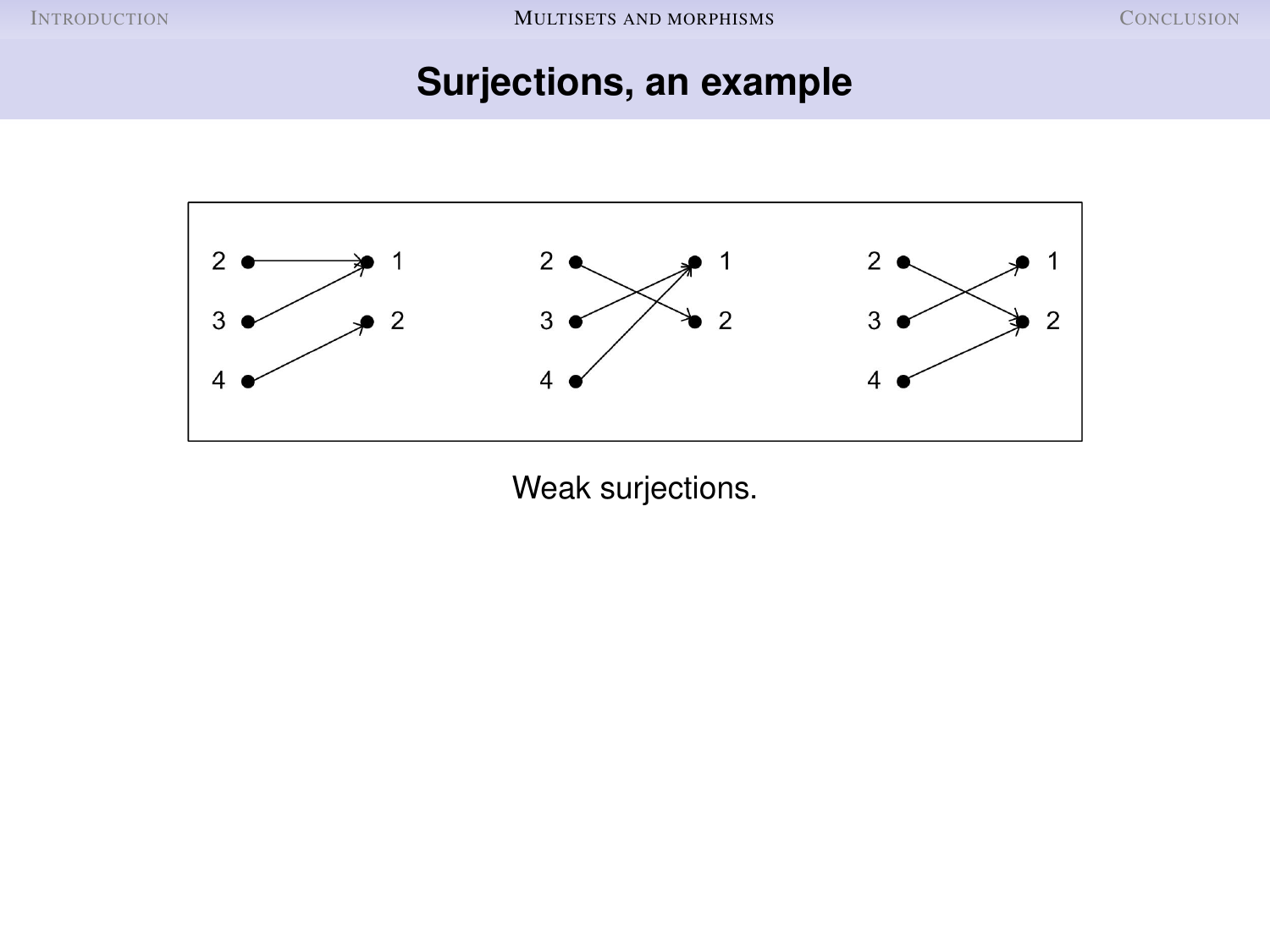### **Surjections, an example**



Weak surjections.



Strong surjections.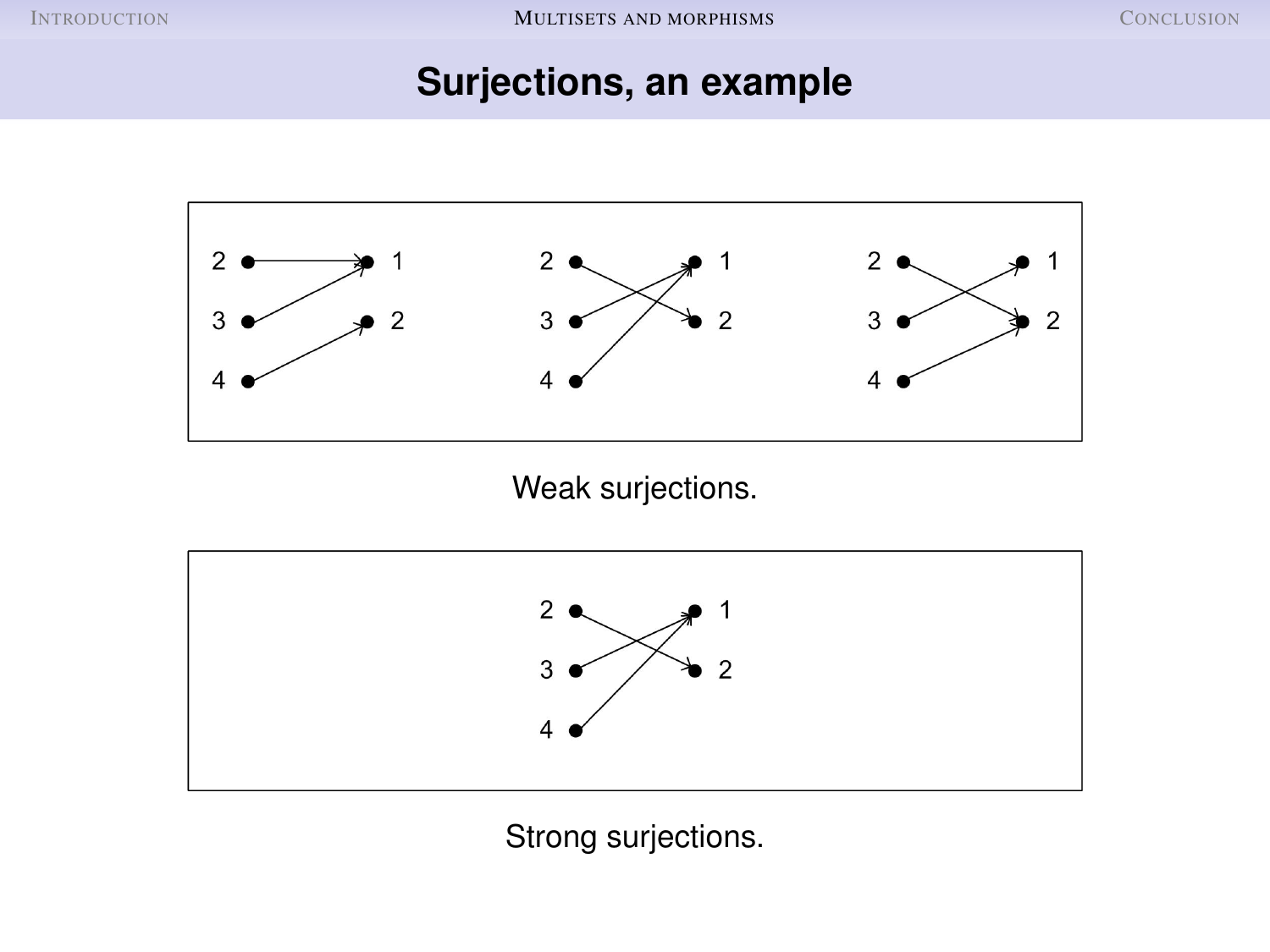### **Factorization systems in C<sub>fin</sub>**

• In the category of sets and functions, every function factorizes uniquely as a surjection followed by an injection.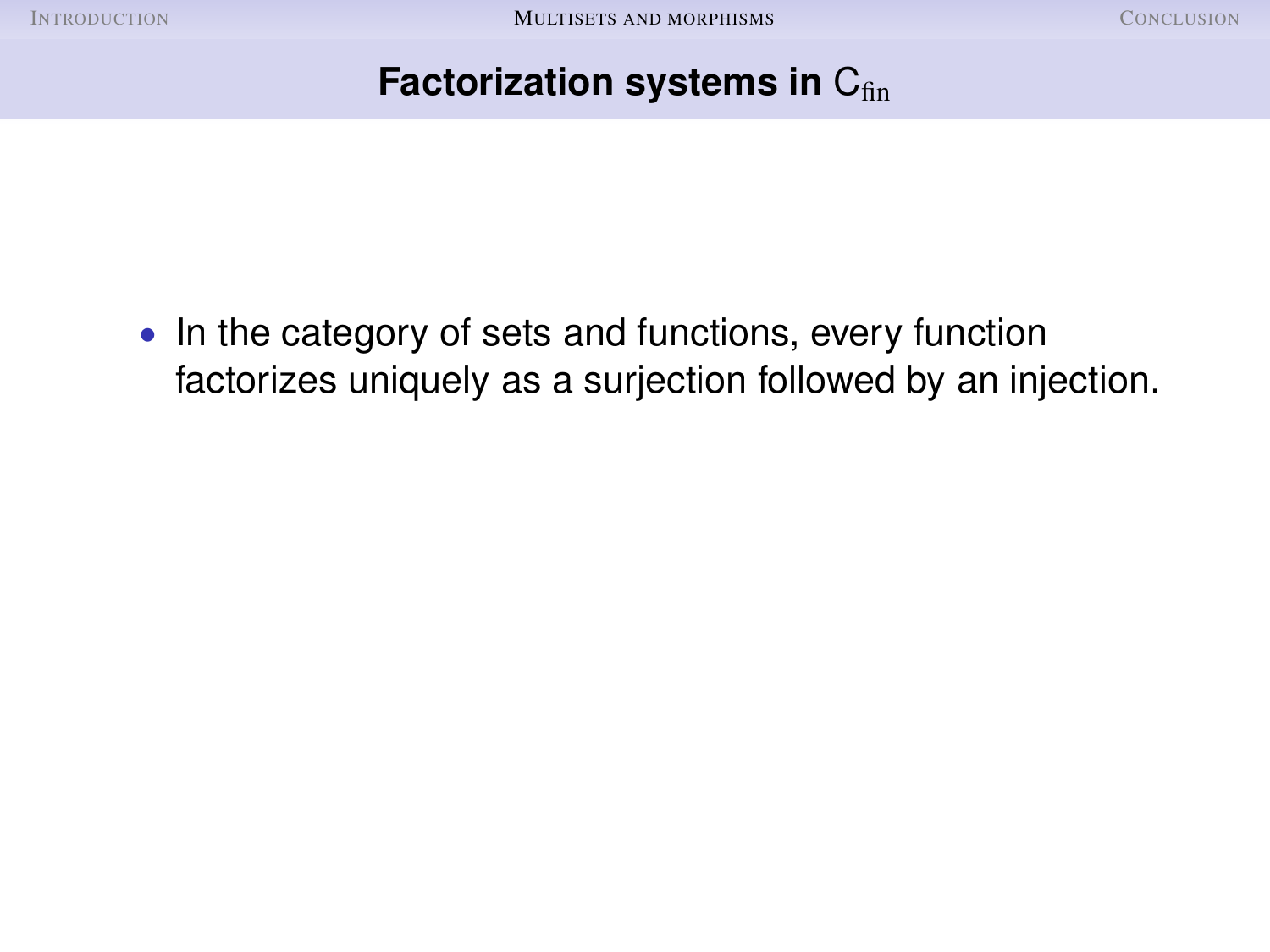### **Factorization systems in** C<sub>fin</sub>

- In the category of sets and functions, every function factorizes uniquely as a surjection followed by an injection.
- In our category of multisets, each morphism has a unique weakly surjective-strongly injective factorization, and a unique strongly surjective-weakly injective factorization.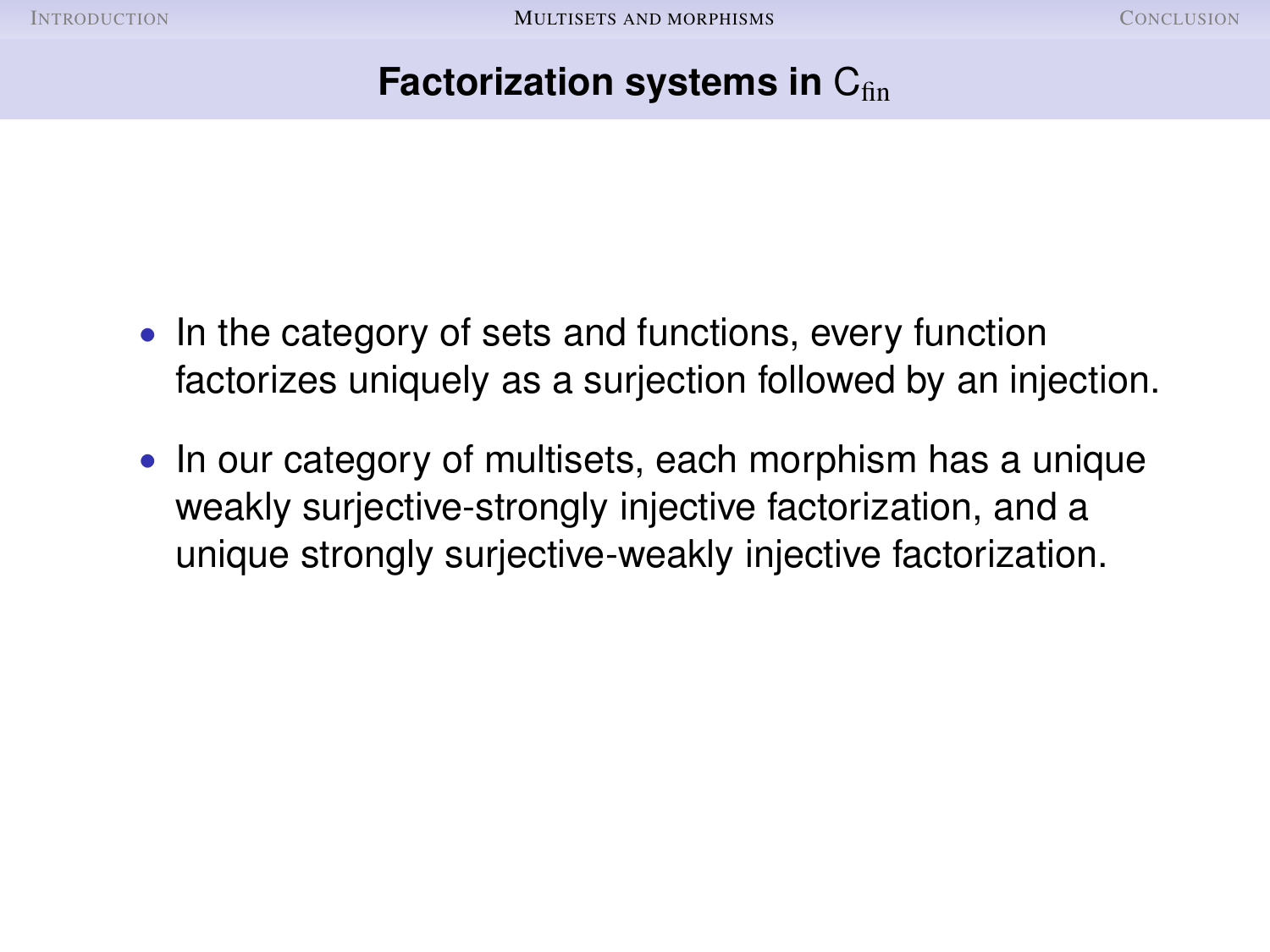### **Factorization systems in C<sub>fin</sub>**

- In the category of sets and functions, every function factorizes uniquely as a surjection followed by an injection.
- In our category of multisets, each morphism has a unique weakly surjective-strongly injective factorization, and a unique strongly surjective-weakly injective factorization.
- $C<sub>fin</sub>$  has no other factorization systems besides the two above.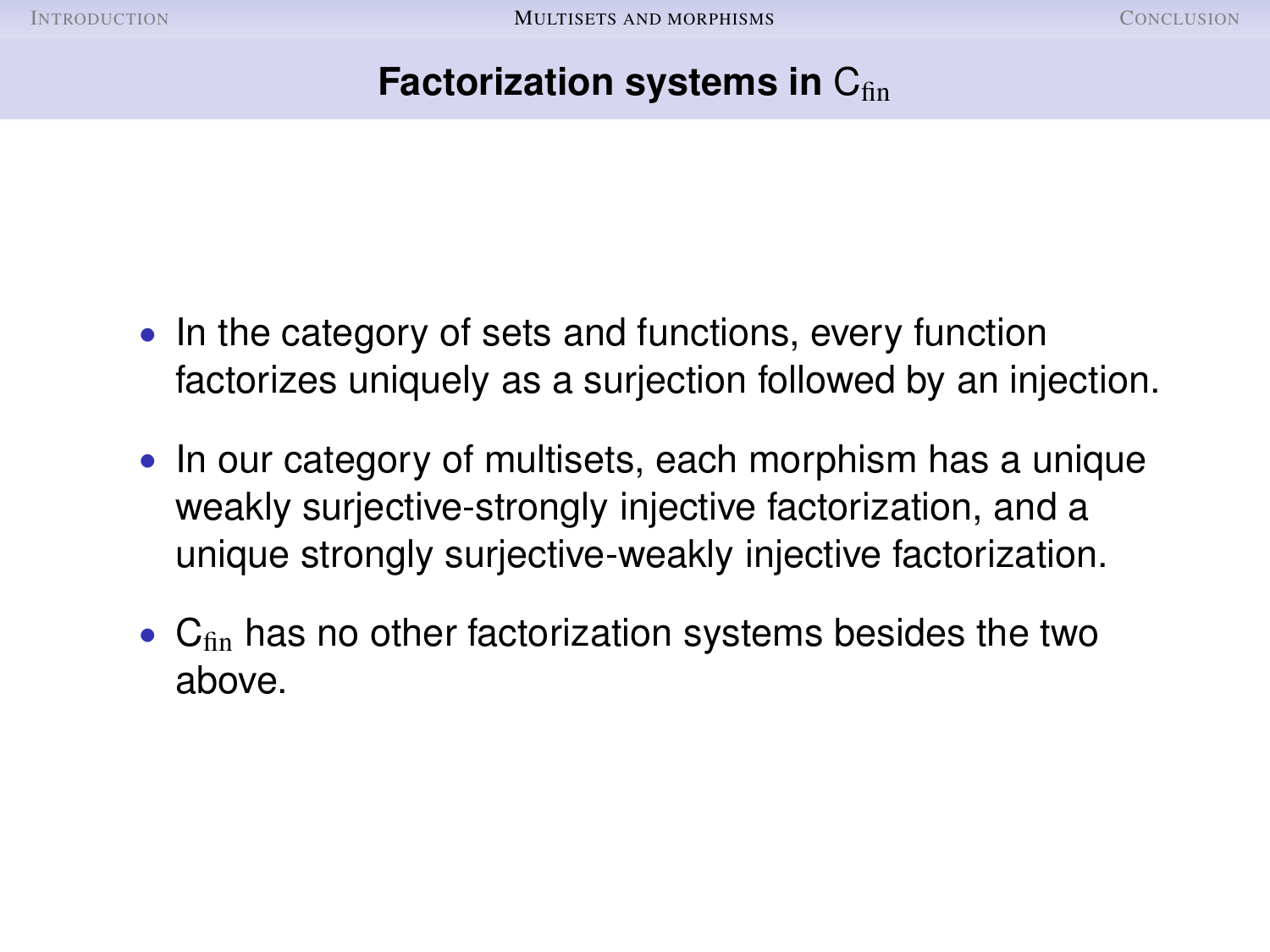- A *weak partition of*  $\alpha$  is a multiset  $\pi$  whose underlying elements  $\beta_1, \beta_2, ..., \beta_k$  are multisets satisfying the following conditions.
	- *1.* If  $B_i = \text{Dom }\beta_i$ ,  $i \in \{1, \ldots, k\}$ , then  $\{B_1, \ldots, B_k\}$  is a partition of *A* into *k* blocks.
	- 2. For every  $i \in \{1, \ldots, k\}, \pi(\beta_i) \mid \gcd{\{\alpha(a) \mid a \in B_i\}},$  and  $\beta_i(a) = \alpha(a)$  for all  $a \in B_i$ .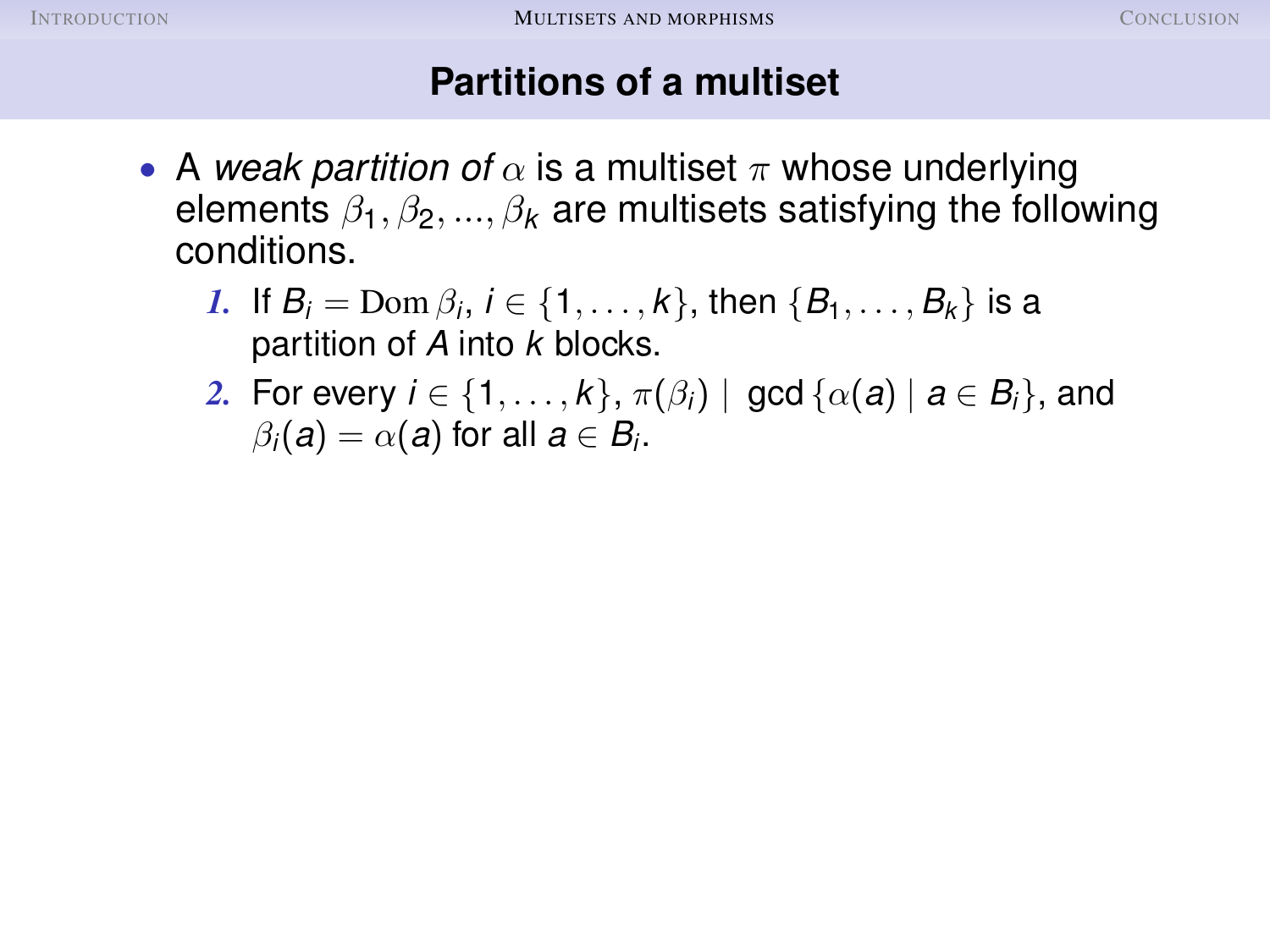- A *weak partition of*  $\alpha$  is a multiset  $\pi$  whose underlying elements  $\beta_1, \beta_2, ..., \beta_k$  are multisets satisfying the following conditions.
	- *1.* If  $B_i = \text{Dom }\beta_i$ ,  $i \in \{1, \ldots, k\}$ , then  $\{B_1, \ldots, B_k\}$  is a partition of *A* into *k* blocks.
	- 2. For every  $i \in \{1, \ldots, k\}, \pi(\beta_i) \mid \gcd{\{\alpha(a) \mid a \in B_i\}},$  and  $\beta_i(a) = \alpha(a)$  for all  $a \in B_i$ .
- The partition is *strong* if condition 2 holds with  $\pi(\beta_i) = \text{gcd} \{ \alpha(a) \mid a \in \beta_i \}$  for every *i*.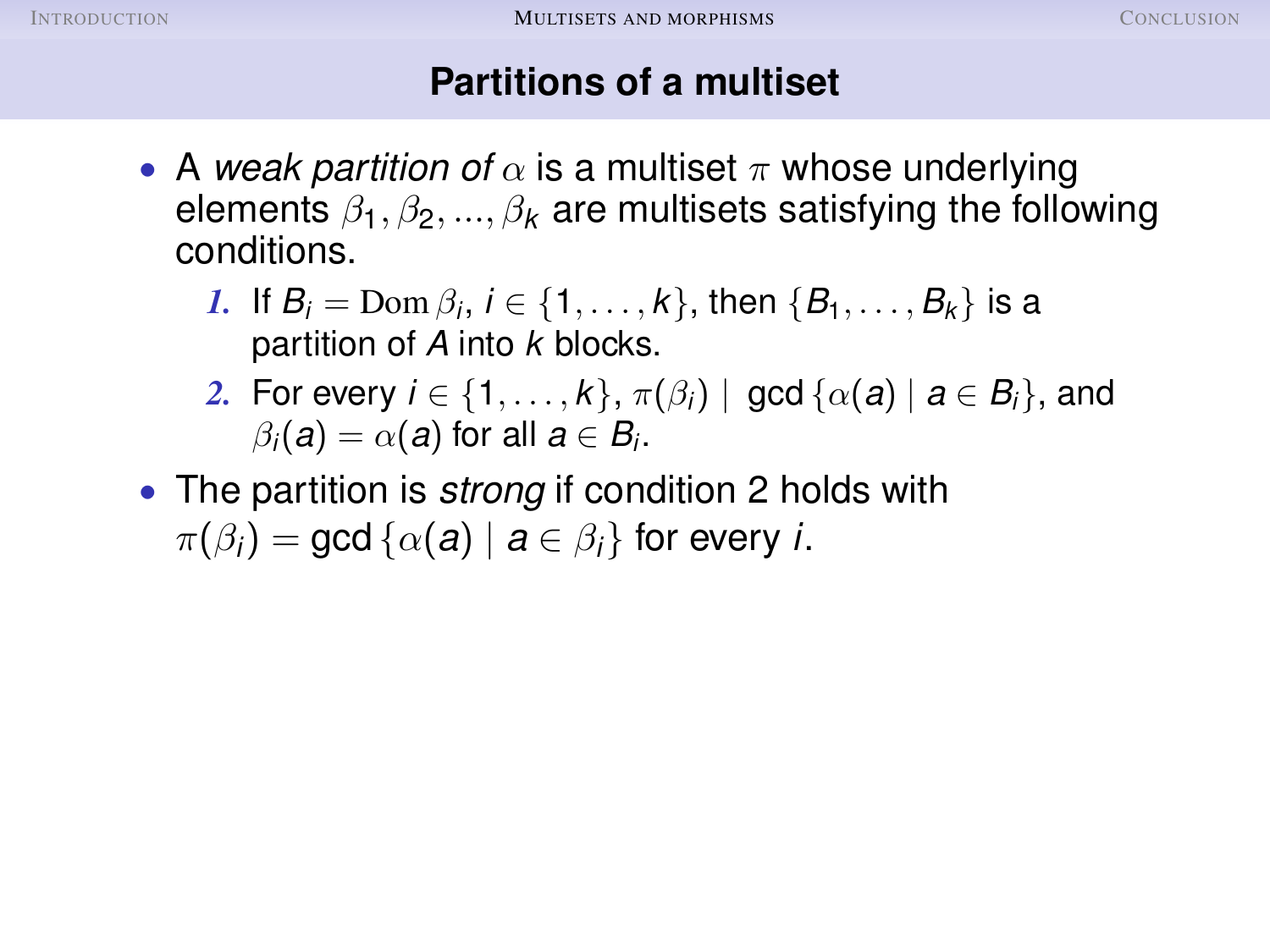- A *weak partition of*  $\alpha$  is a multiset  $\pi$  whose underlying elements  $\beta_1, \beta_2, ..., \beta_k$  are multisets satisfying the following conditions.
	- *1.* If  $B_i = \text{Dom }\beta_i$ ,  $i \in \{1, \ldots, k\}$ , then  $\{B_1, \ldots, B_k\}$  is a partition of *A* into *k* blocks.
	- 2. For every  $i \in \{1, \ldots, k\}, \pi(\beta_i) \mid \gcd{\{\alpha(a) \mid a \in B_i\}},$  and  $\beta_i(a) = \alpha(a)$  for all  $a \in B_i$ .
- The partition is *strong* if condition 2 holds with  $\pi(\beta_i) = \text{gcd} \{ \alpha(a) \mid a \in \beta_i \}$  for every *i*.
- A partition  $\pi$  of  $\alpha$  is a  $\kappa$ -partition if  $\pi$  is a  $\kappa$ -set.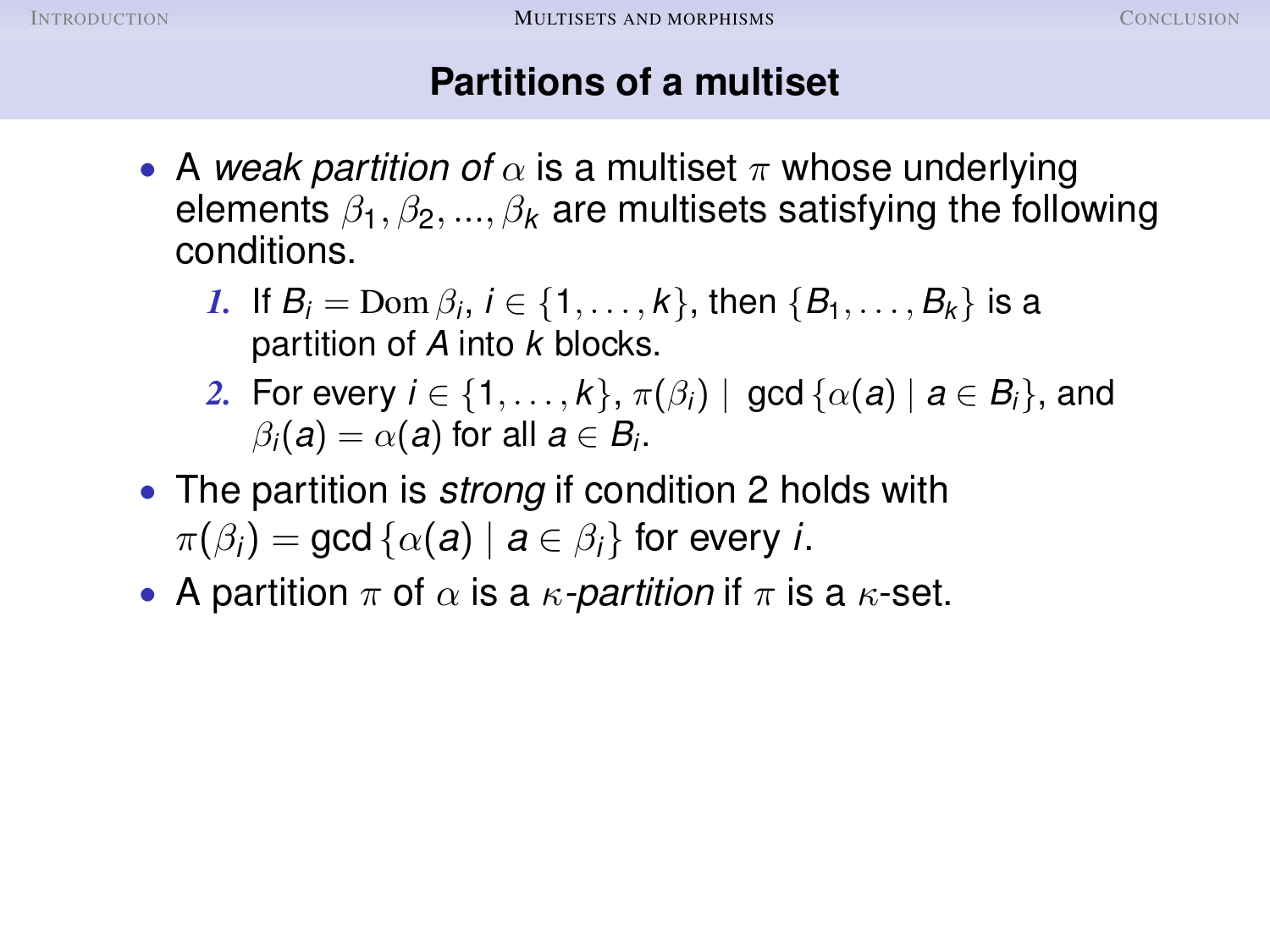- A *weak partition of*  $\alpha$  is a multiset  $\pi$  whose underlying elements  $\beta_1, \beta_2, ..., \beta_k$  are multisets satisfying the following conditions.
	- *1.* If  $B_i = \text{Dom }\beta_i$ ,  $i \in \{1, \ldots, k\}$ , then  $\{B_1, \ldots, B_k\}$  is a partition of *A* into *k* blocks.
	- 2. For every  $i \in \{1, \ldots, k\}, \pi(\beta_i) \mid \gcd{\{\alpha(a) \mid a \in B_i\}},$  and  $\beta_i(a) = \alpha(a)$  for all  $a \in B_i$ .
- The partition is *strong* if condition 2 holds with  $\pi(\beta_i) = \text{gcd} \{ \alpha(a) \mid a \in \beta_i \}$  for every *i*.
- A partition  $\pi$  of  $\alpha$  is a  $\kappa$ -partition if  $\pi$  is a  $\kappa$ -set.
- EXAMPLE:

$$
\pi = \{\{a_1^2, a_4^3\}^1, \{a_3^6, a_2^4\}^2, \{a_5^4\}^4\}
$$

is a strong partition of

$$
\alpha=\{a_1^2, a_2^4, a_3^6, a_4^3, a_5^4\}
$$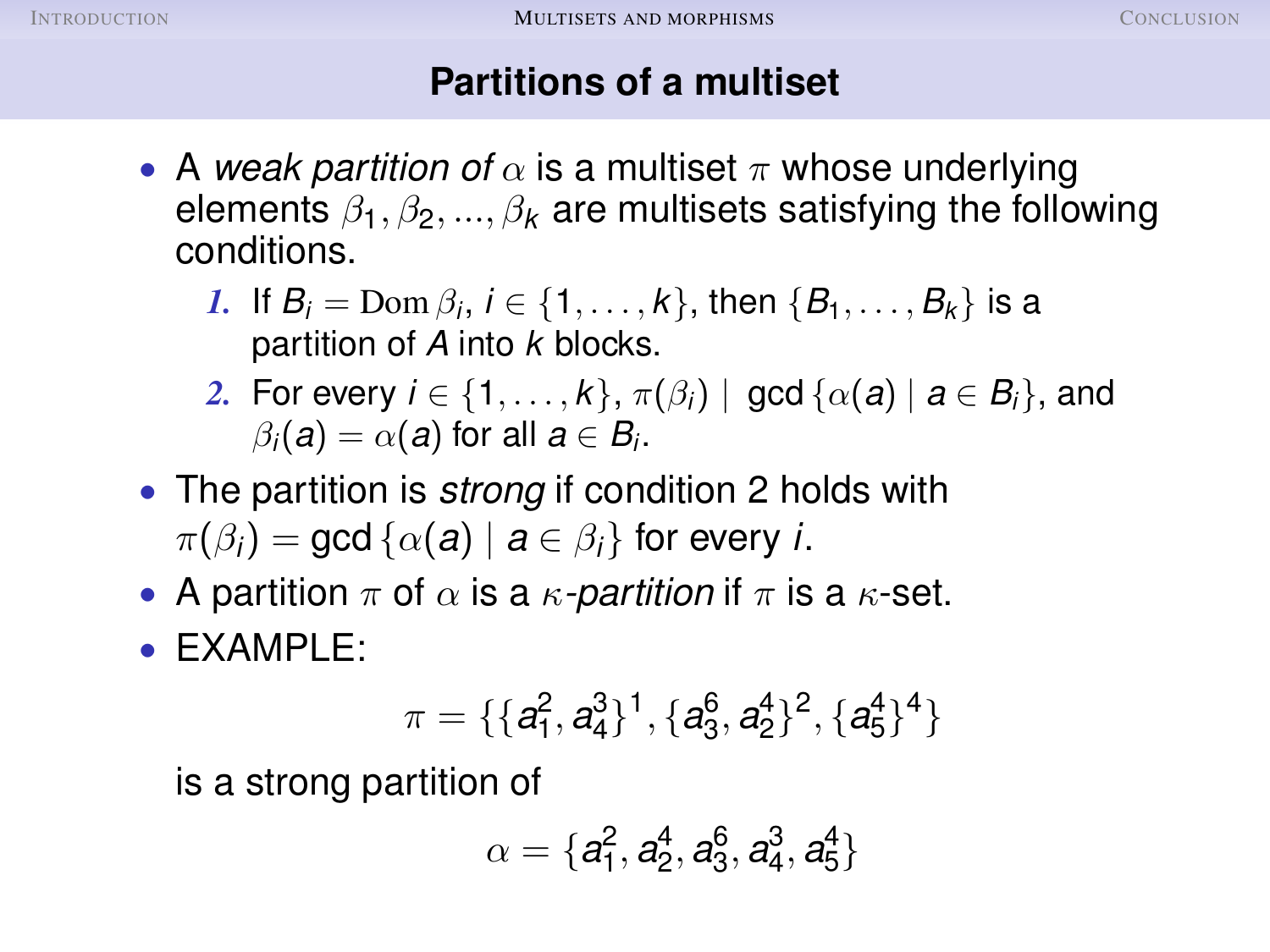### **Subsets of a multiset**

• A multiset  $\gamma$  is a *weak subset* of  $\alpha$  iff  $C \subseteq A$ , and for every  $c \in C$  one has  $\alpha(c) | \gamma(c)$ .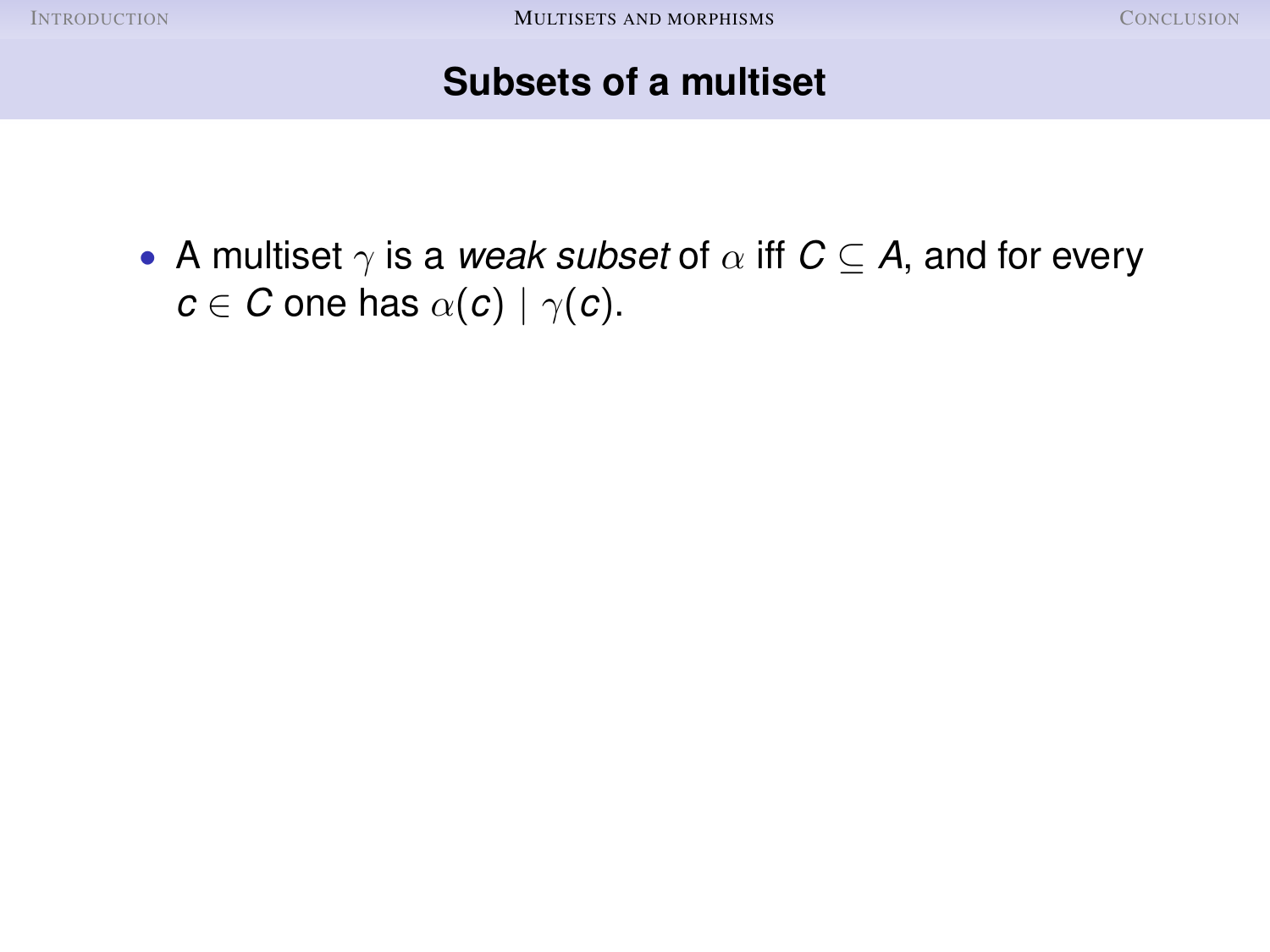### **Subsets of a multiset**

- A multiset  $\gamma$  is a *weak subset* of  $\alpha$  iff  $C \subset A$ , and for every  $c \in C$  one has  $\alpha(c) | \gamma(c)$ .
- $\gamma$  is a *strong subset* iff it is a weak subset, and for every  $c \in C$  one has  $\alpha(c) = \gamma(c)$ .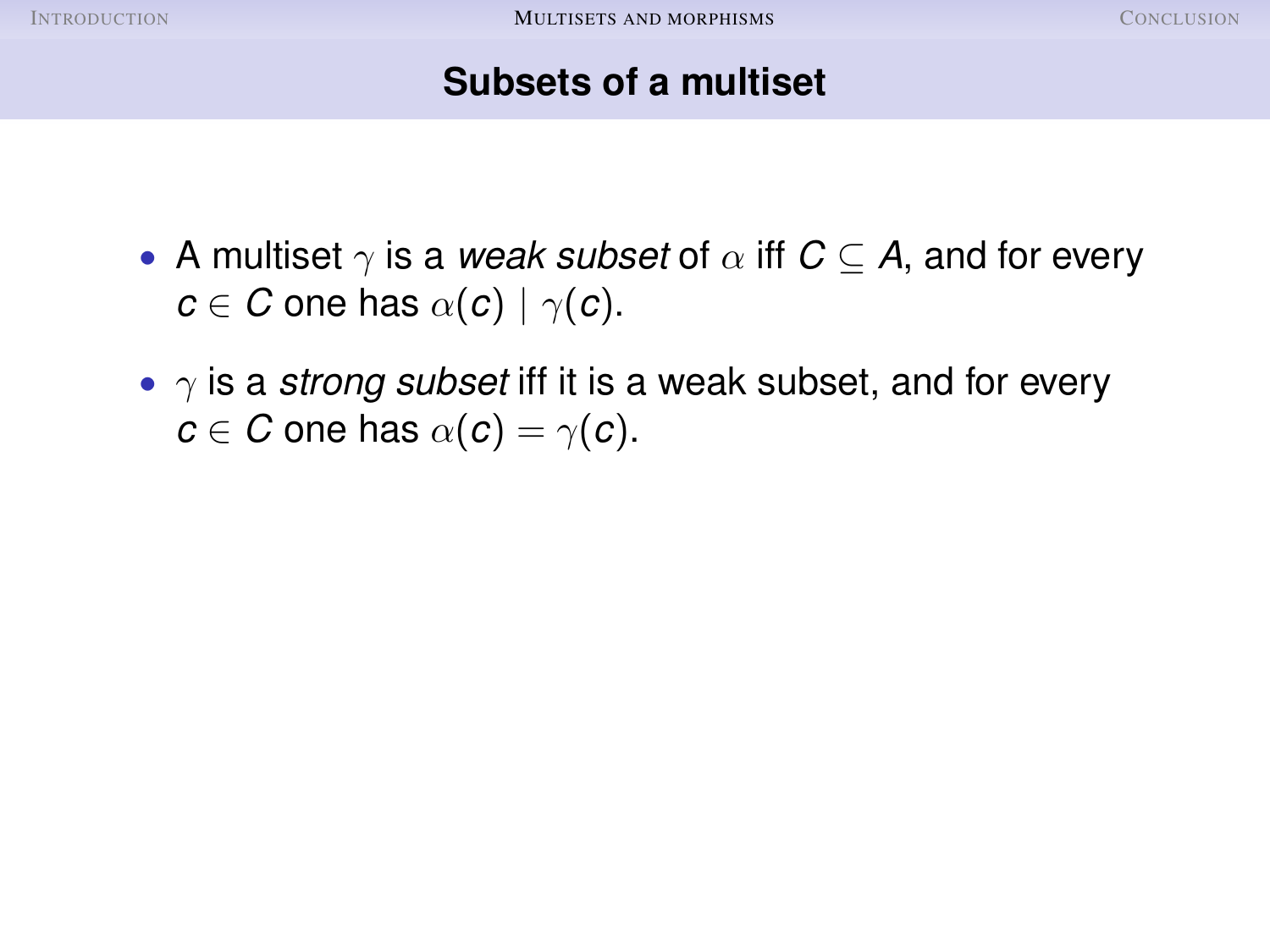### **Subsets of a multiset**

- A multiset  $\gamma$  is a *weak subset* of  $\alpha$  iff  $C \subset A$ , and for every  $c \in C$  one has  $\alpha(c) | \gamma(c)$ .
- $\gamma$  is a *strong subset* iff it is a weak subset, and for every  $c \in C$  one has  $\alpha(c) = \gamma(c)$ .
- EXAMPLE:

$$
\gamma=\{a_2^8, a_3^6, a_5^4\}
$$

is a weak subset of

$$
\alpha=\{a_1^2, a_2^4, a_3^6, a_4^3, a_5^4\}
$$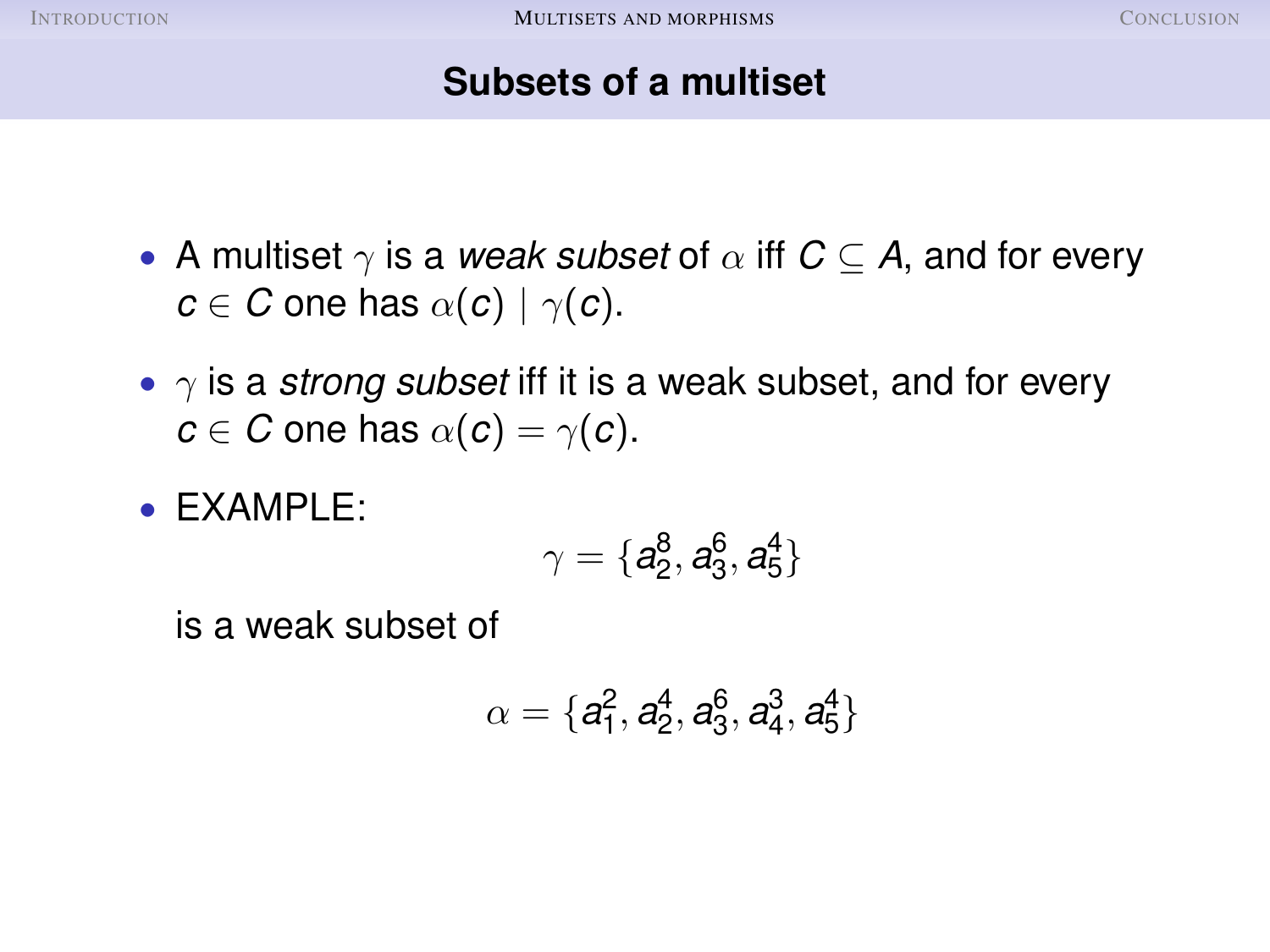.

### **Notation**

# •  $\chi^{\nu}$ : number of morphisms from a  $\nu$ -set to a  $\chi$ -set.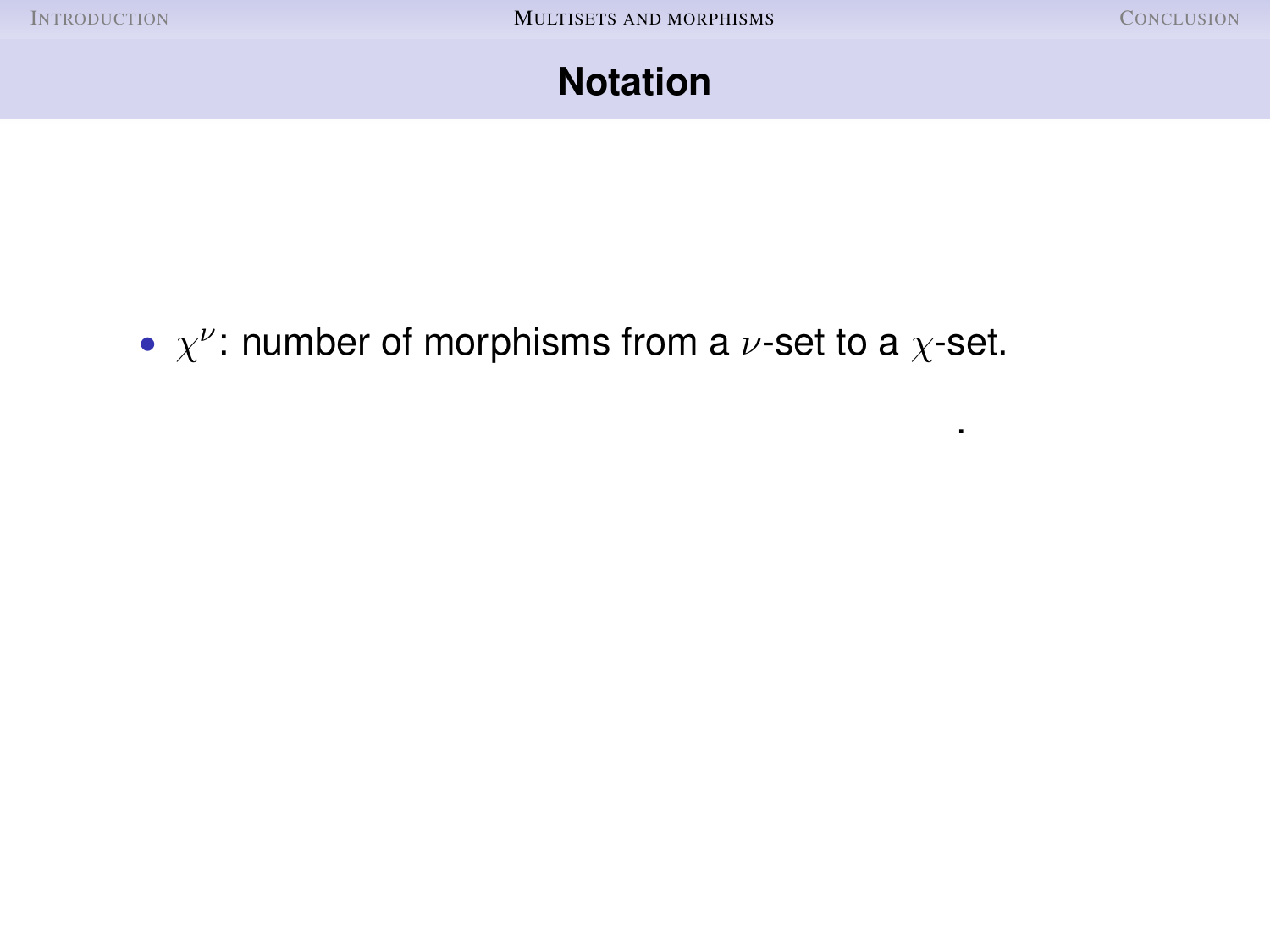- $\chi^{\nu}$ : number of morphisms from a  $\nu$ -set to a  $\chi$ -set.
- $\{ \{ \begin{bmatrix} \nu \\ \kappa \end{bmatrix} \}$ : number of weak  $\kappa$ -partitions of a  $\nu$ -set.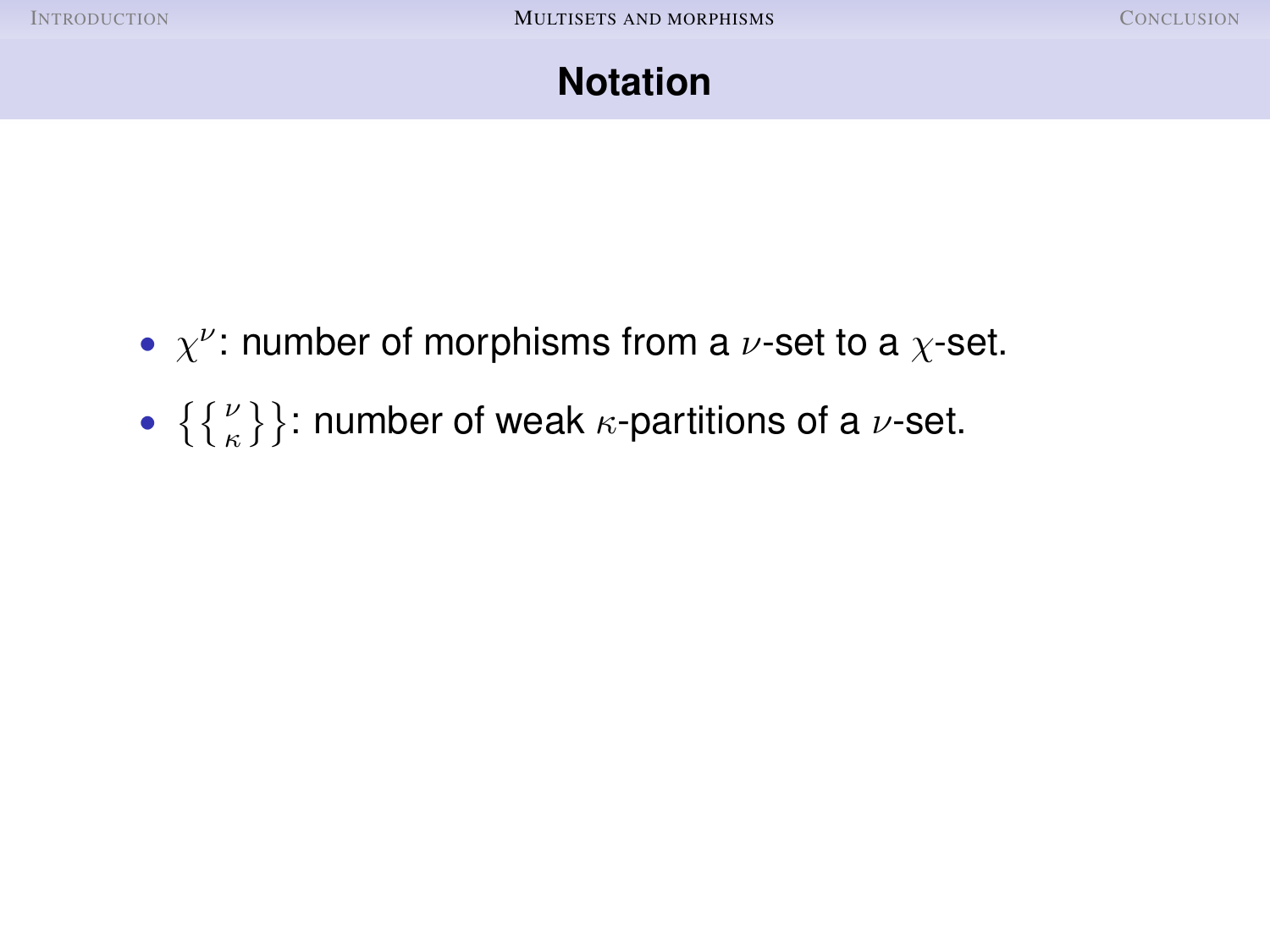- $\chi^{\nu}$ : number of morphisms from a  $\nu$ -set to a  $\chi$ -set.
- $\{ \{ \begin{bmatrix} \nu \\ \kappa \end{bmatrix} \}$ : number of weak  $\kappa$ -partitions of a  $\nu$ -set.
- $\{ \begin{matrix} \nu \\ \kappa \end{matrix} \}$ : number of strong  $\kappa$ -partitions of a  $\nu$ -set.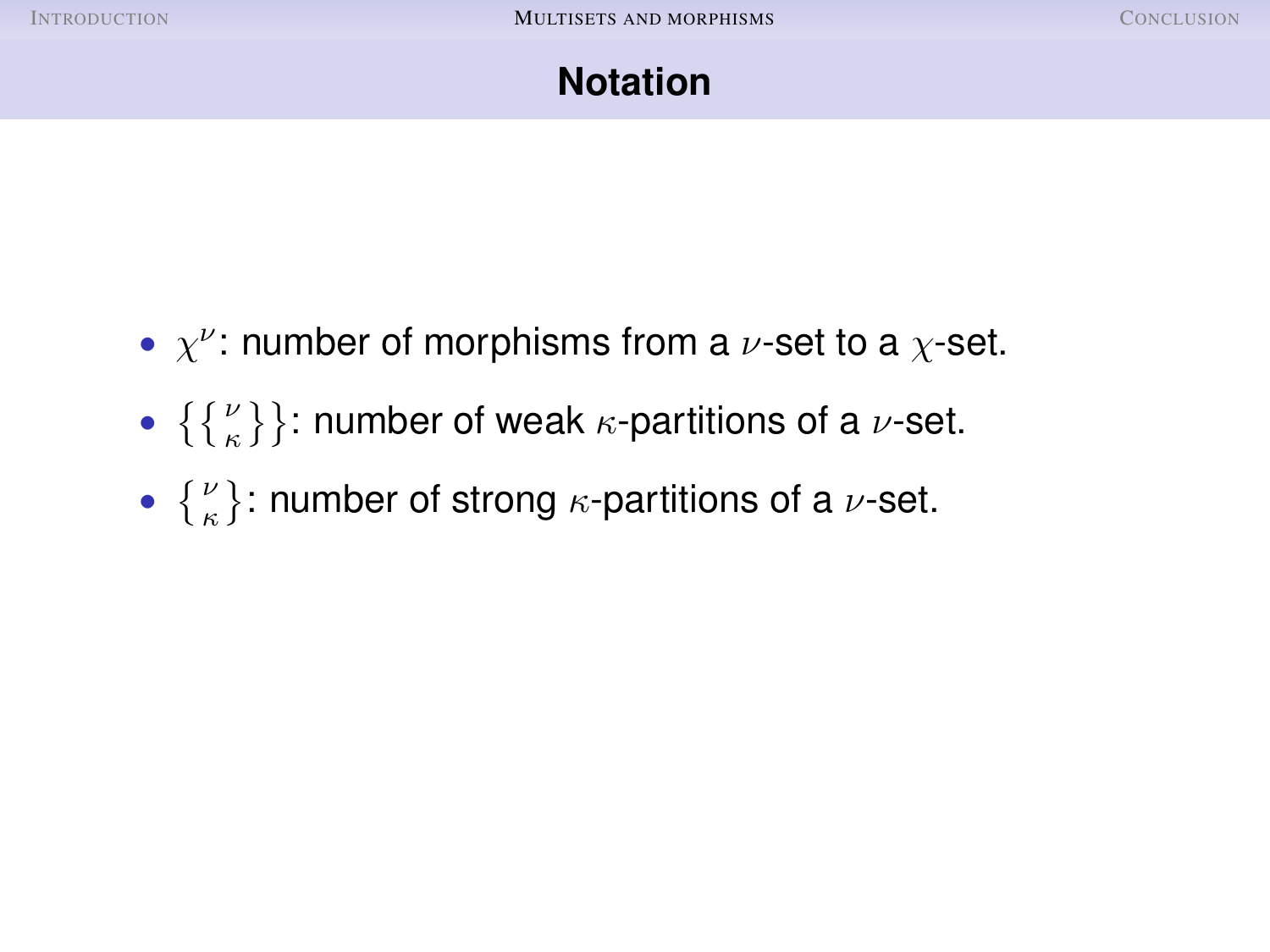- $\chi^{\nu}$ : number of morphisms from a  $\nu$ -set to a  $\chi$ -set.
- $\{ \{ \begin{bmatrix} \nu \\ \kappa \end{bmatrix} \}$ : number of weak  $\kappa$ -partitions of a  $\nu$ -set.
- $\{ \begin{matrix} \nu \\ \kappa \end{matrix} \}$ : number of strong  $\kappa$ -partitions of a  $\nu$ -set.
- $((\chi))_{\nu}$ : number of weak injections from a  $\nu$ -set to a  $\chi$ -set.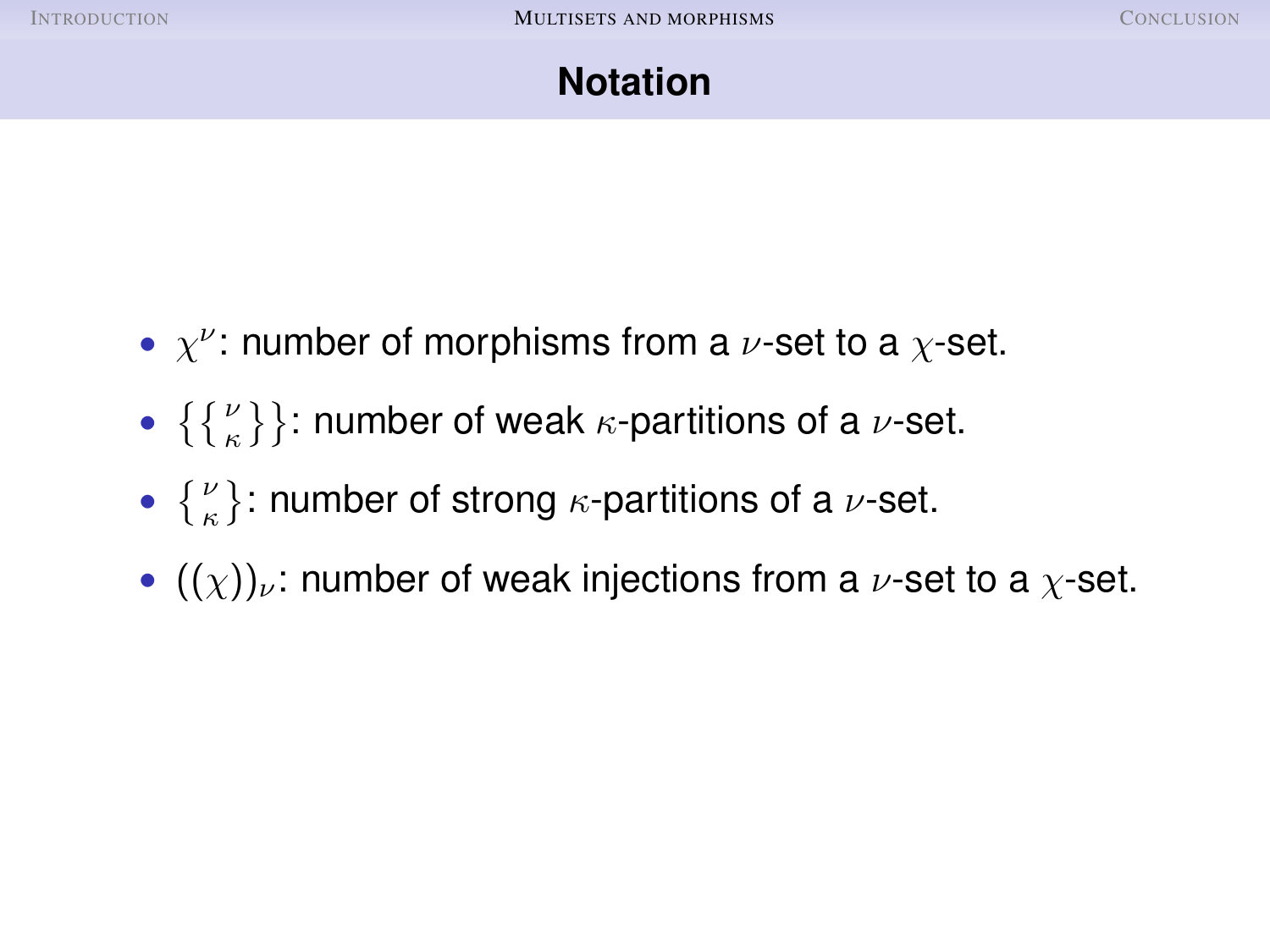- $\chi^{\nu}$ : number of morphisms from a  $\nu$ -set to a  $\chi$ -set.
- $\{ \{ \begin{bmatrix} \nu \\ \kappa \end{bmatrix} \}$ : number of weak  $\kappa$ -partitions of a  $\nu$ -set.
- $\{ \begin{matrix} \nu \\ \kappa \end{matrix} \}$ : number of strong  $\kappa$ -partitions of a  $\nu$ -set.
- $((\chi))_{\nu}$ : number of weak injections from a  $\nu$ -set to a  $\chi$ -set.
- $(\chi)_{\nu}$ : number of strong injections from a  $\nu$ -set to a  $\chi$ -set.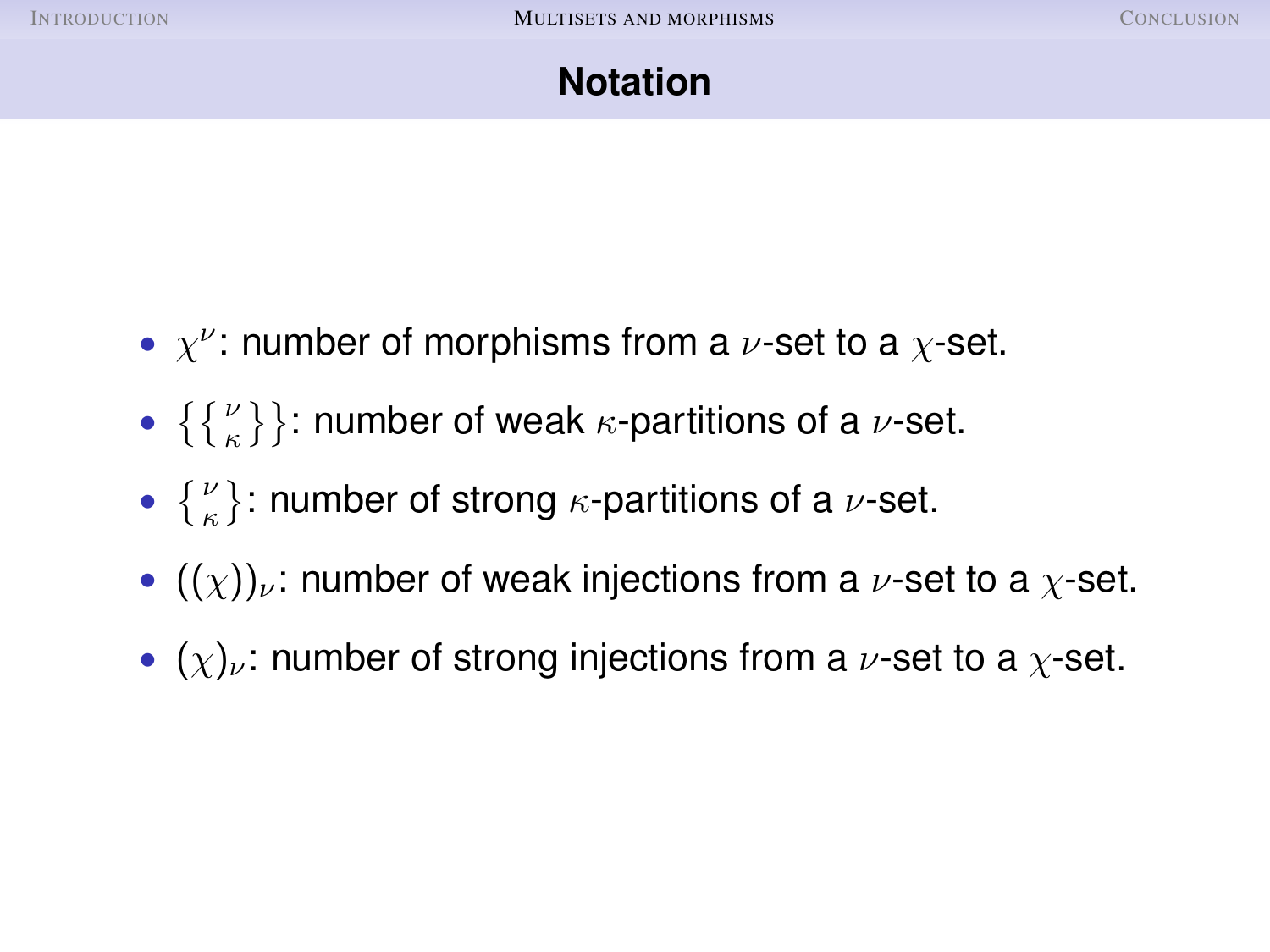

The promised generalizations of  $x^n = \sum_{k=0}^n \binom{n}{k} (x)_k$  are obtained as follows.

*Theorem*

*For any two partitions of* (*non-negative*) *integers* ν *and* χ*, we have*

$$
\sum_{\kappa} {\{\psi\}\}(\chi)_{\kappa} = \chi^{\nu} = \sum_{\kappa} {\nu \choose \kappa} ((\chi))_{\kappa} ,
$$

*where* κ *ranges over all partitions of a* (*non-negative*) *integer.*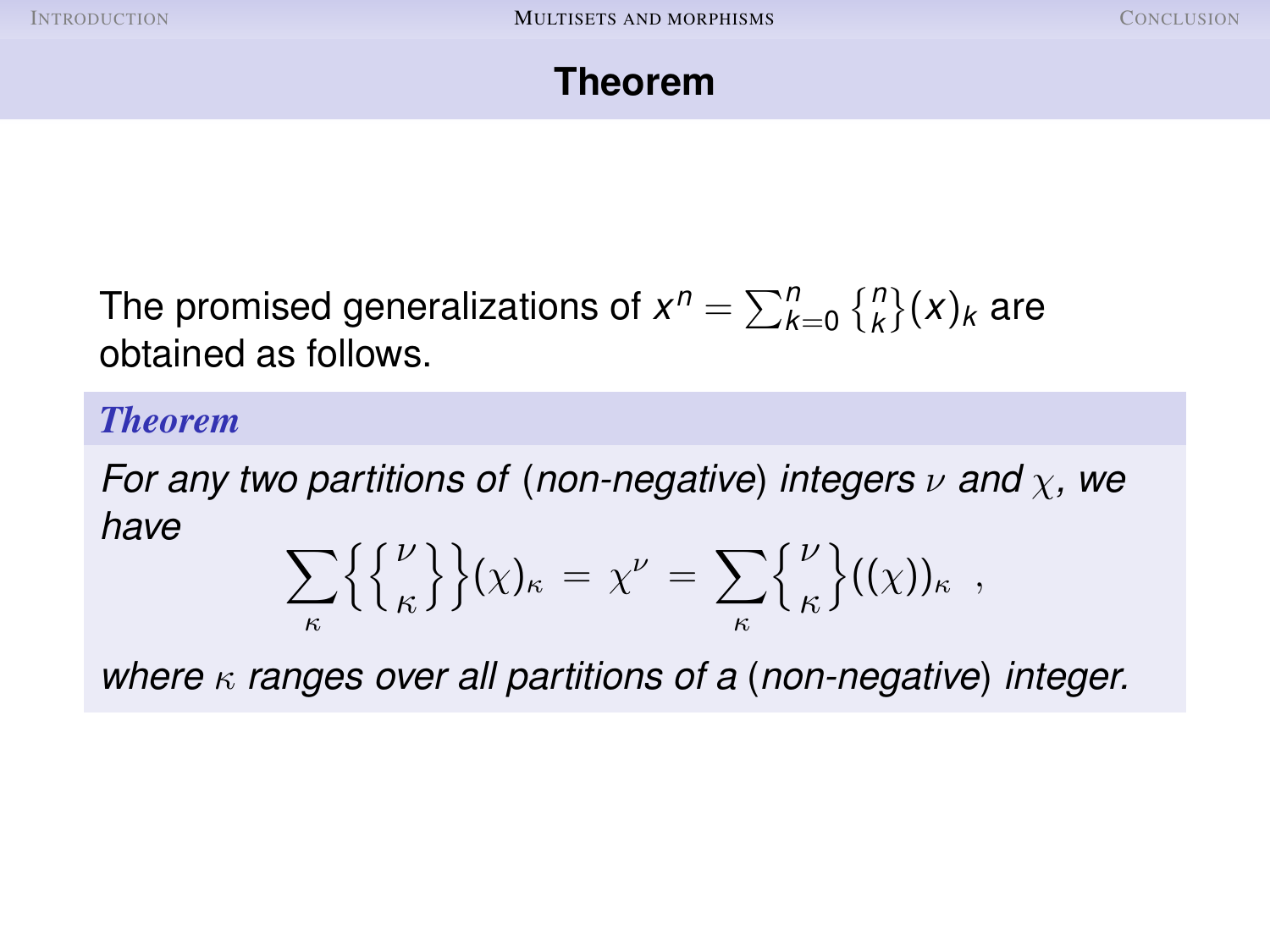<span id="page-35-0"></span>• In this work, we have considered possible generalizations of the basic expansion  $x^n = \sum_{k=0}^n \binom{n}{k} (x)_k$  to multisets arising as Birkhoff duals of finite MV algebras.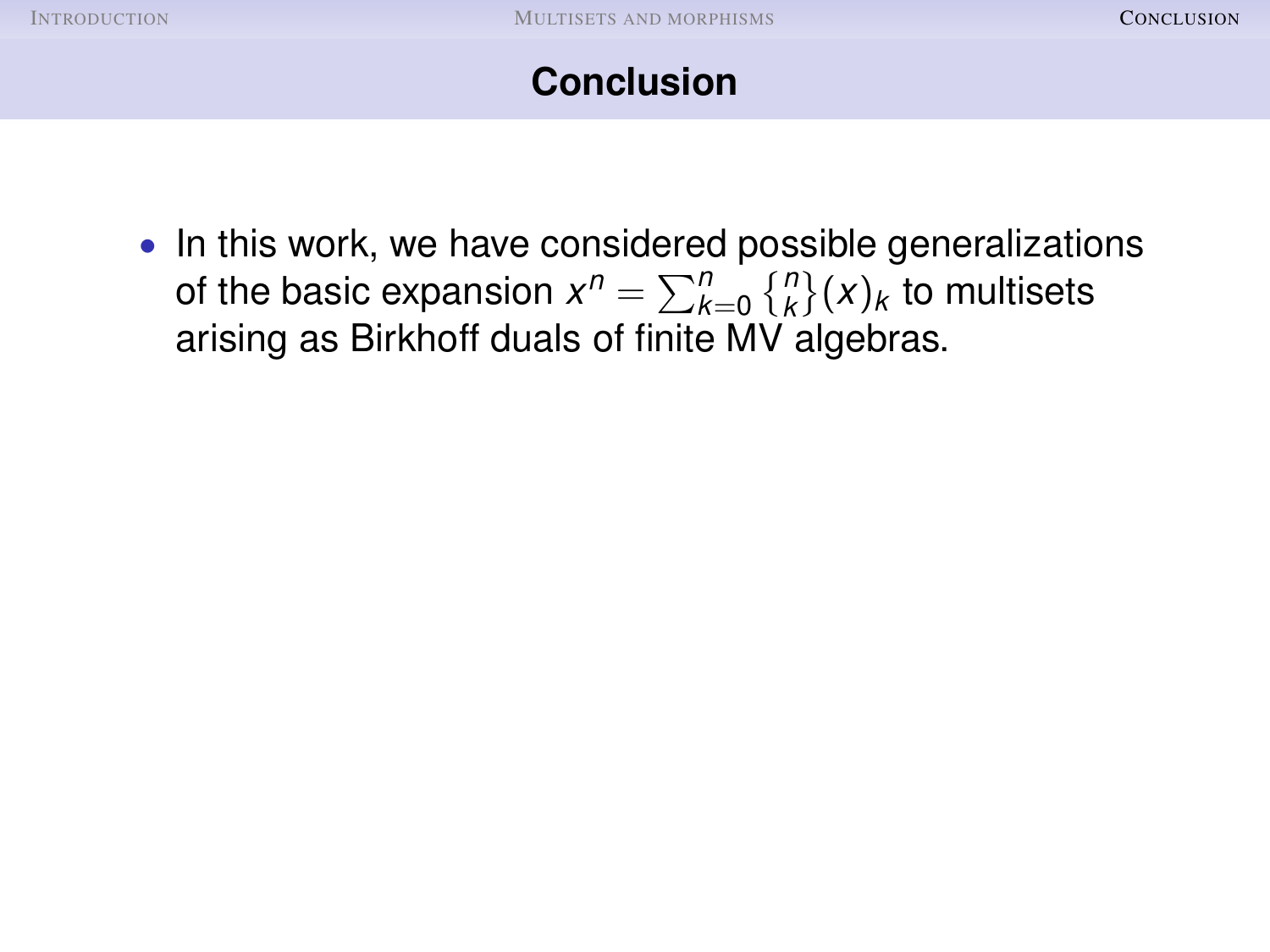- In this work, we have considered possible generalizations of the basic expansion  $x^n = \sum_{k=0}^n \binom{n}{k} (x)_k$  to multisets arising as Birkhoff duals of finite MV algebras.
- We can think to multisets as swatches of various length, or shelves of various width. By analysing tidy placements of swatches into shelves we shall construct a many-valued analogue of G.C. Rota's Twelvefold Way to Combinatorics.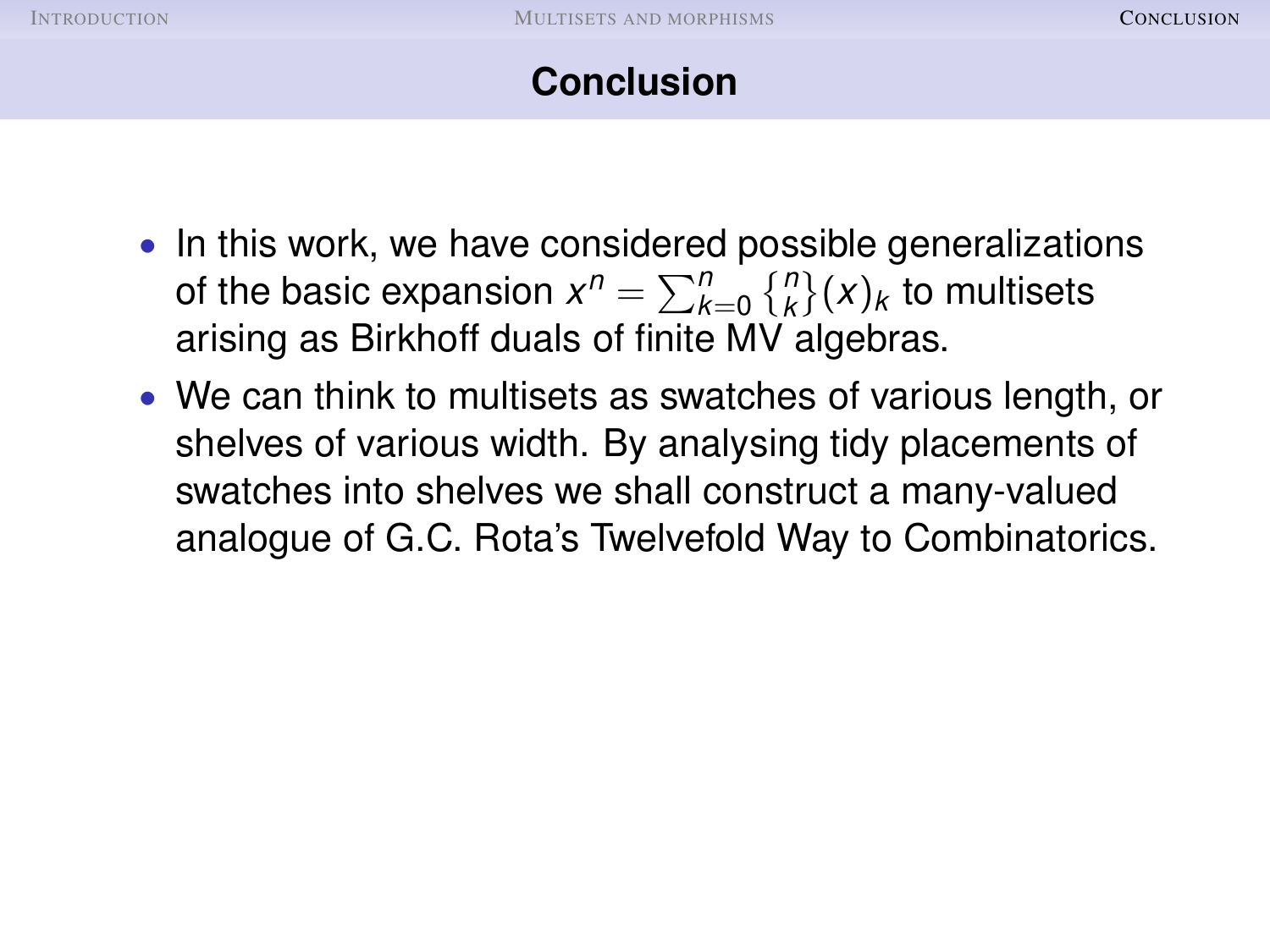- In this work, we have considered possible generalizations of the basic expansion  $x^n = \sum_{k=0}^n \binom{n}{k} (x)_k$  to multisets arising as Birkhoff duals of finite MV algebras.
- We can think to multisets as swatches of various length, or shelves of various width. By analysing tidy placements of swatches into shelves we shall construct a many-valued analogue of G.C. Rota's Twelvefold Way to Combinatorics.
- In this framework, some interesting results has been obtained for
	- *1.* Gödel algebras, the algebraic counterpart of Gödel logic, by investigating forests and open maps,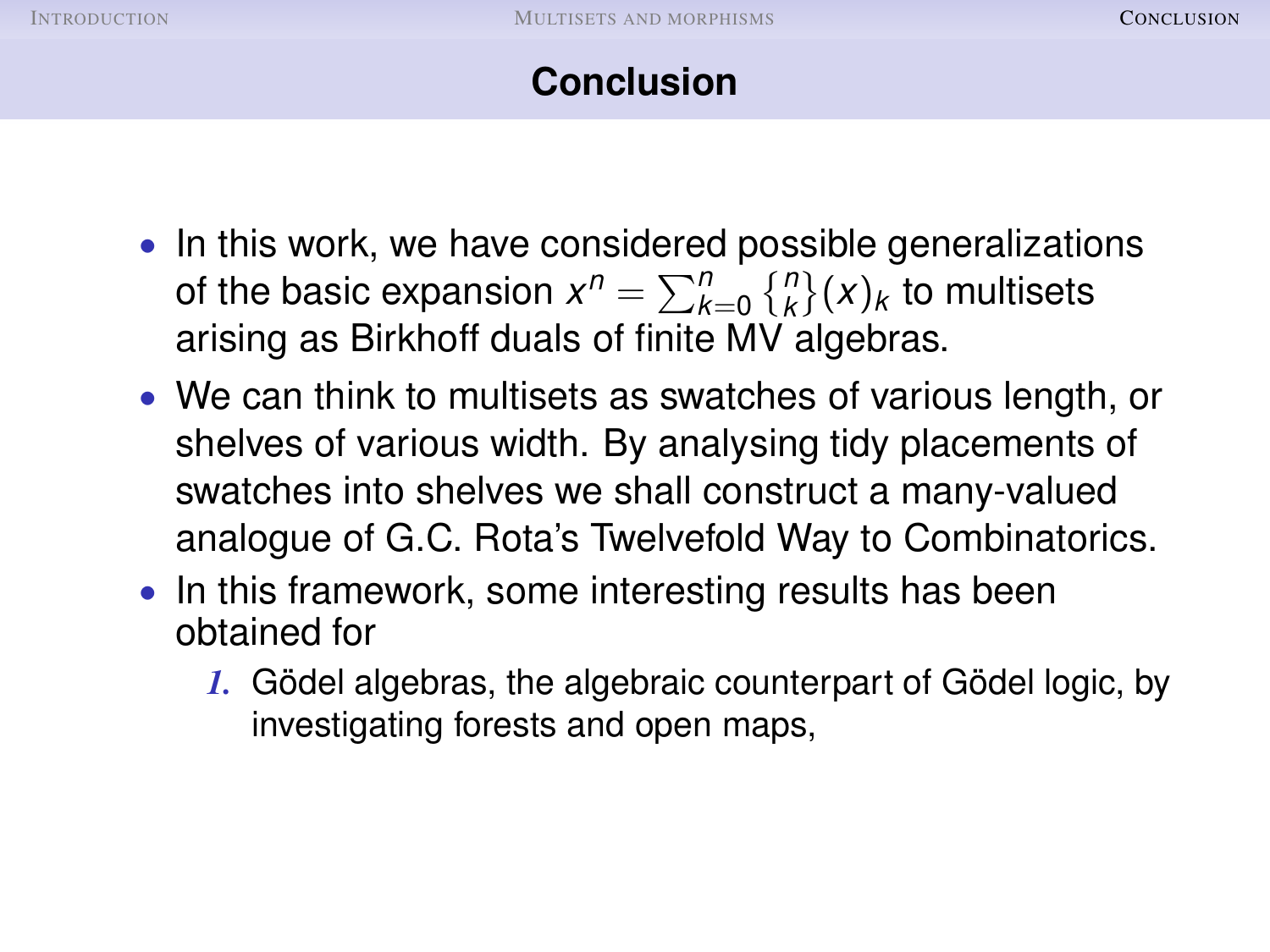- In this work, we have considered possible generalizations of the basic expansion  $x^n = \sum_{k=0}^n \binom{n}{k} (x)_k$  to multisets arising as Birkhoff duals of finite MV algebras.
- We can think to multisets as swatches of various length, or shelves of various width. By analysing tidy placements of swatches into shelves we shall construct a many-valued analogue of G.C. Rota's Twelvefold Way to Combinatorics.
- In this framework, some interesting results has been obtained for
	- *1.* Gödel algebras, the algebraic counterpart of Gödel logic, by investigating forests and open maps,
	- *2.* Bounded distributive lattices, by investigating partially ordered sets and order preserving maps.